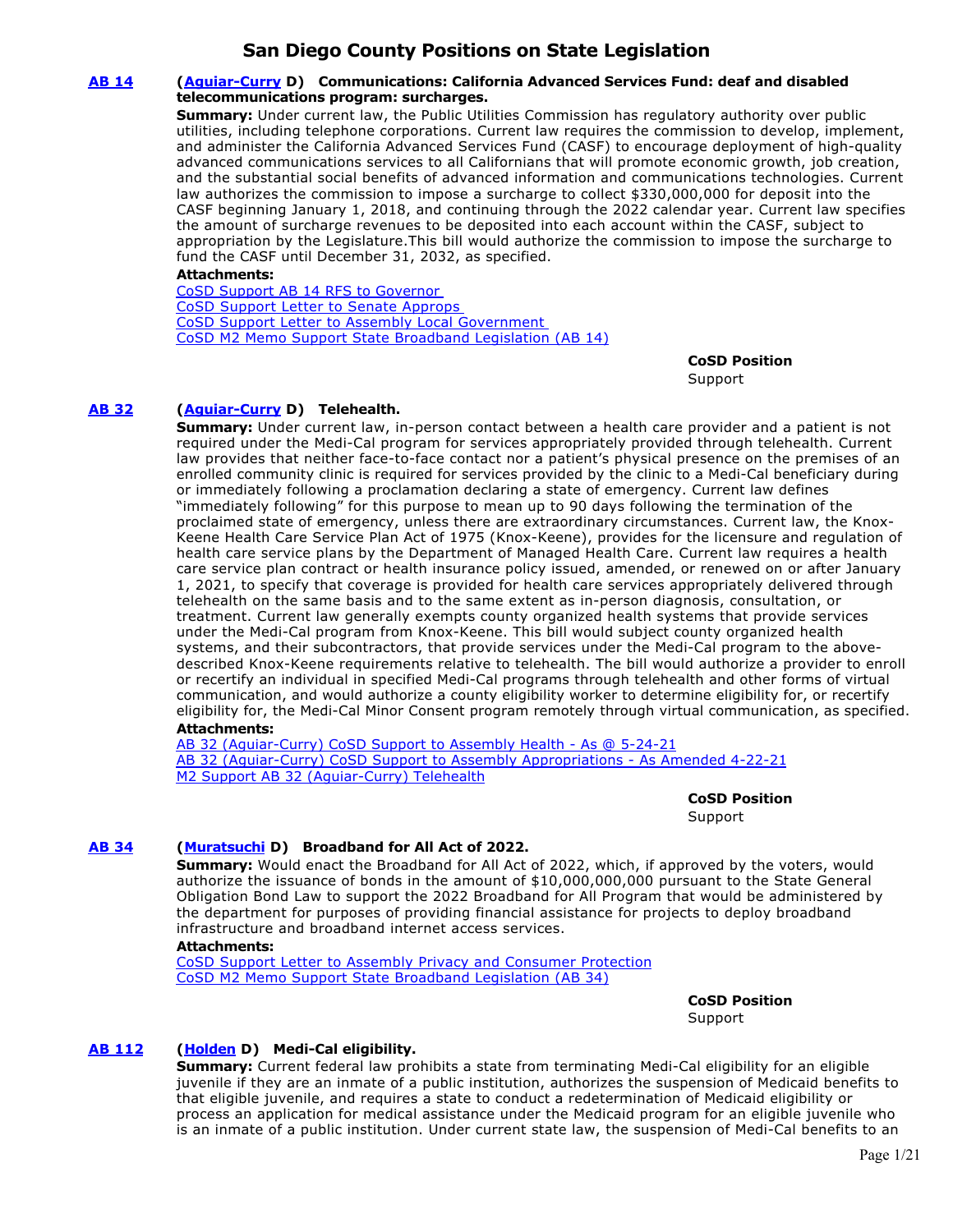inmate of a public institution who is a juvenile, as defined in federal law, ends when the individual is no longer an eligible juvenile pursuant to federal law or one year from the date the individual becomes an inmate of a public institution, whichever is later. This bill would instead require the suspension of Medi-Cal benefits to an inmate of a public institution who is not a juvenile to end on the date they are no longer an inmate of a public institution or 3 years from the date they become an inmate of a public institution, whichever is sooner.

### **Attachments:**

[AB 112 \(Holden\) CoSD Support to Assembly Appropriations - As Amended 3-25-21](https://ctweb.capitoltrack.com/public/publishviewdoc.ashx?di=IWP9B5M5qT%2BlsW7YaeDIImDnG02RBnSuTS%2F6206N1Qk%3D) [M2 Support AB 112 \(Holden\) Medi-Cal Eligibility](https://ctweb.capitoltrack.com/public/publishviewdoc.ashx?di=qw0%2B8khJ4Mrv9a0%2B%2B%2BOtM7cDG8ZPNlujy5BT03zuipU%3D)

**CoSD Position** 

**Support** 

# **[AB 124](https://ctweb.capitoltrack.com/public/publishbillinfo.aspx?bi=d5b9ZcwgmvPlq9cR2QXIfe2TYdxUpNjImDvyuar0HovE3Bh55bYyCO9d1F%2FQriQ5) [\(Kamlager](https://a54.asmdc.org/) D) Criminal procedure.**

**Summary:** Current law allows a person who was arrested or convicted of a nonviolent offense while they were a victim of human trafficking to petition the court, under penalty of perjury, for vacatur relief. Current law requires, to receive that relief, that the person establish, by clear and convincing evidence, that the arrest or conviction was the direct result of being a victim of human trafficking. This bill would create similar relief for a person who was arrested or convicted of an offense that was the direct result of being a victim of intimate partner violence or sexual violence. By expanding the scope of the crime of perjury, this bill would impose a state-mandated local program.

#### **Attachments:**

[AB 124 \(Kamlager\) CoSD Support to Senate Public Safety - As Amended 9-3-21](https://ctweb.capitoltrack.com/public/publishviewdoc.ashx?di=cQjPv%2BYoy%2FG5060xub6hKvhPrvOC%2FRcuRbMIjv%2FPCCg%3D) [AB 124 \(Kamlager\) CoSD Support to Senate Public Safety - As Amended 8-26-21](https://ctweb.capitoltrack.com/public/publishviewdoc.ashx?di=fSb6kyyUGWNnqaErcK3%2BIBfV9VcoTmpV5K2rPMmWOIk%3D) [AB 124 \(Kamlager\) CoSD Support to Senate Appropriations - As Amended 7-14-21](https://ctweb.capitoltrack.com/public/publishviewdoc.ashx?di=WJOheIv4p3Nuoj2UwnWnP4qo29sruoTZ5PcfU8M3c2E%3D) [AB 124 \(Kamlager\) CoSD Support to Assembly Public Safety - As Amended 4-15-21](https://ctweb.capitoltrack.com/public/publishviewdoc.ashx?di=Sp%2FXVIFuqlvWJlM25O%2FD1uVcYdhPRYK5pJHqqGFk7Uk%3D) [M2 Support AB 124 \(Kamlager\) Criminal procedure](https://ctweb.capitoltrack.com/public/publishviewdoc.ashx?di=Sp%2FXVIFuqlvWJlM25O%2FD1gAdruAd%2BC4DpnapCHOa5nw%3D)

**CoSD Position** 

Support

#### **[AB 125](https://ctweb.capitoltrack.com/public/publishbillinfo.aspx?bi=hwEmJ3aT994SN7mrOIVnXRTStwjMvkHUQ4OXBZrwaTBLLiXKeX8KONcOupgGyvC0) [\(Rivas, Robert](https://a30.asmdc.org/)  D) Equitable Economic Recovery, Healthy Food Access, Climate Resilient Farms, and Worker Protection Bond Act of 2022.**

**Summary:** Would enact the Equitable Economic Recovery, Healthy Food Access, Climate Resilient Farms, and Worker Protection Bond Act of 2022, which, if approved by the voters, would authorize the issuance of bonds in the amount of \$3,302,000,000 pursuant to the State General Obligation Bond Law, to finance programs related to, among other things, agricultural lands, food and fiber infrastructure, climate resilience, agricultural professionals, including farmers, ranchers, and farmworkers, workforce development and training, air quality, tribes, disadvantaged communities, nutrition, food aid, meat processing facilities, fishing facilities, and fairgrounds.

#### **Attachments:**

[CoSD Support Letter to Assembly Natural Resources](https://ctweb.capitoltrack.com/public/publishviewdoc.ashx?di=ap71NUuKC9xgb3027JcNcpVSMZVDoxli1NfNij7aW14%3D)  [CoSD M2 Memo Support State Resource and Resiliency Bonds \(AB 125\)](https://ctweb.capitoltrack.com/public/publishviewdoc.ashx?di=ap71NUuKC9xgb3027JcNcloTGQ70qC%2FeAxZQx4t%2BMwQ%3D)

**CoSD Position** 

Support

# **[AB 240](https://ctweb.capitoltrack.com/public/publishbillinfo.aspx?bi=5T8gOIG5QCYgvc%2BhXStEY7Pozsr%2BL86zoDbbLot2fr6S3E1lyyIO4P3O8ge6Gt75) [\(Rodriguez](https://a52.asmdc.org/) D) Local health department workforce assessment.**

**Summary:** This bill would require the State Department of Public Health to contract with an appropriate and qualified entity to conduct an evaluation of the adequacy of the local health department infrastructure and to make recommendations for future staffing, workforce needs, and resources, in order to accurately and adequately fund local public health. The bill would exempt the department from specific provisions relating to public contracting with regard to this requirement. The bill would require the department to report the findings and recommendations of the evaluation to the appropriate policy and fiscal committees of the Legislature on or before July 1, 2024. The bill would also require the department to convene an advisory group, composed of representatives from public, private, and tribal entities, as specified, to provide input on the selection of the entity that would conduct the evaluation.

### **Attachments:**

[AB 240 \(Rodriguez\) CoSD Support to Senate Appropriations - As Amended 6-21-21](https://ctweb.capitoltrack.com/public/publishviewdoc.ashx?di=Vr5LtwMbZOpvJI0kLXfqcnqrY64C5DgQjcPvmwJHHUw%3D) [AB 240 \(Rodriguez\) CoSD Support to Senate Health - As Amended 6-10-21](https://ctweb.capitoltrack.com/public/publishviewdoc.ashx?di=PI2nLhLmUMuAb5Wio0%2FztWsj7V4JsWmcoJHgHM3ieCc%3D) [AB 240 \(Rodriguez\) CoSD Support to Assembly Health - As Introduced 1-13-21](https://ctweb.capitoltrack.com/public/publishviewdoc.ashx?di=IWP9B5M5qT%2BlsW7YaeDIIiFss%2Fga83A4%2B%2FNicIsPcFQ%3D) [M2 Support AB 240 \(Rodriguez\) Public Health Assessment](https://ctweb.capitoltrack.com/public/publishviewdoc.ashx?di=DUKFf9MC%2FfPnyojaKU549JpEVMHlXOr%2FjdVWD5vL%2BHs%3D)

> **CoSD Position**  Support

# **[AB 257](https://ctweb.capitoltrack.com/public/publishbillinfo.aspx?bi=x3ySlIeHktokMGjaVrcH3u12wt0vOr%2FwOY%2FJd5QB5lAVdCoU4xWkGBgKNfLCqTCS) [\(Holden](https://a41.asmdc.org/) D) Food facilities and employment.**

**Summary:** Would establish the Fast Food Sector Council (council) within the Department of Industrial Relations, to be composed of 13 members to be appointed by the Governor, the Speaker of the Assembly, and the Senate Rules Committee, and would prescribe its powers. The purpose of the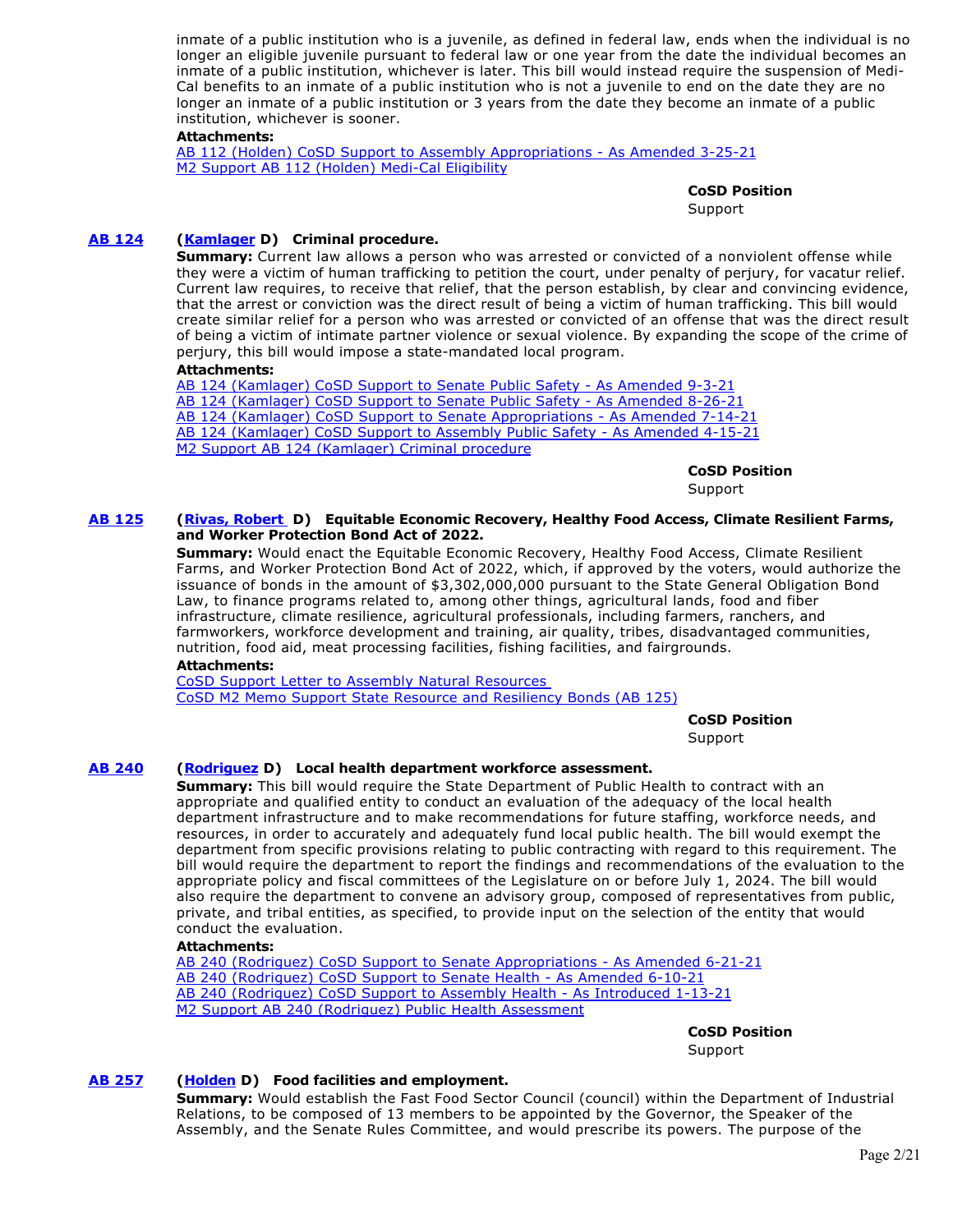council would be to establish sectorwide minimum standards on wages, working hours, and other working conditions related to the health, safety, and welfare of, and supplying the necessary cost of proper living to, fast food restaurant workers, as well as effecting interagency coordination and prompt agency responses in this regard. The bill would define the characteristics of a fast food restaurant, including that the establishment be part of a set of fast food restaurants consisting of 30 or more establishments nationally that share a common brand, or that are characterized by standardized options for decor, marketing, packaging, products, and services. This bill contains other related provisions and other existing laws.

#### **Attachments:**

[CoSD Support Letter to Assembly Judiciary](https://ctweb.capitoltrack.com/public/publishviewdoc.ashx?di=Fk5GURxMaDKHM0RVSv5UBWpXS4tyOhBliAugfyxLUas%3D)  [M2 CoSD Support Memo AB 257](https://ctweb.capitoltrack.com/public/publishviewdoc.ashx?di=45jp73%2Bx20mgFXfo68%2Bo%2FUwd6CdlZn%2FtdXuEeIaD0to%3D)

> **CoSD Position**  Support

#### **[AB 302](https://ctweb.capitoltrack.com/public/publishbillinfo.aspx?bi=lMsWCIoQonzUyvbutNFOKd6y7NxEo2%2FZvFzy4JSim7YJ4vuiEFk21dvVz0B2NPPM) [\(Ward](https://a78.asmdc.org/) D) San Diego Metropolitan Transit Development Board: regulation of for-hire vehicle and passenger jitney services.**

**Summary:** Under current law, the San Diego Metropolitan Transit Development Board's jurisdiction includes specified cities in, and the unincorporated area of, the County of San Diego, except for the portion of the county under the jurisdiction of the North San Diego County Transit Development Board, as specified. Existing law authorizes the board to enter into contracts with any city in its area of jurisdiction and with the county to license or regulate transportation services, and to regulate vehicle safety and driver qualifications for passenger jitney service, as defined, operating between cities and between a city and unincorporated portions of the county within the area of its jurisdiction. Current law requires the board to levy fees necessary to recover the full cost of regulating those services. This bill would replace the term "transportation services" with the term "for-hire vehicle services" and would define that term to mean vehicles, other than public transportation vehicles, transporting passengers over public streets for compensation, as specified.

#### **Attachments:**

[CoSD Support AB 302 RFS Governor](https://ctweb.capitoltrack.com/public/publishviewdoc.ashx?di=CVe57Sp4EMMPDZ4GpEUTpodeYnEviRkY1CYdMpn76po%3D) [CoSD Support AB 302 Letter to Senate Transportation Committee](https://ctweb.capitoltrack.com/public/publishviewdoc.ashx?di=JiONPqGPQf1fZZWtdBaQjuWlVCZmul1crxWUbrrD8YQ%3D) [CoSD Support AB 302 to Asm. Ward](https://ctweb.capitoltrack.com/public/publishviewdoc.ashx?di=63OlKslnkGI%2Bv6hH0GffY5KhF9kPuHuYWrOOAWXiQw0%3D)  [M2 Support AB 302](https://ctweb.capitoltrack.com/public/publishviewdoc.ashx?di=do45Zti83W%2FsAre9YtExSNdXJCQCtUZ1ZplBMmmAGJk%3D)

**CoSD Position** 

Support

#### **[AB 305](https://ctweb.capitoltrack.com/public/publishbillinfo.aspx?bi=XLiUvzmP2YeO%2Bu49tb%2FLw43nypRpTpIdtg%2BXqNwu71A7bzdvkUuGhYmOsZ8dF3xs) [\(Maienschein](https://a77.asmdc.org/) D) Veteran services: notice.**

**Summary:** Current law requires every state agency that requests on any written form or written publication, or through its internet website, whether a person is a veteran, to request that information in a specified manner. This bill would require specified governmental agencies to include, at their next scheduled update, additional questions on their intake and application forms, except as provided, to determine whether a person is affiliated with the Armed Forces of the United States. The bill would require those agencies, through the intake or application form, to request permission from that person to transmit their contact information to the Department of Veterans Affairs so that the person may be notified of potential eligibility to receive state and federal veterans benefits.

#### **Attachments:**

[AB 305 \(Maienschein\) CoSD Support to Author - As Amended 8-26-21](https://ctweb.capitoltrack.com/public/publishviewdoc.ashx?di=zL%2Fn%2BQ2FQmZFdaWfTjHIyq506e9JqdfqZy53iVNCQt0%3D) [M2 Support AB 305 \(Maienschein\) and AB 1675 \(Ward\) Active Duty Military & Veterans](https://ctweb.capitoltrack.com/public/publishviewdoc.ashx?di=zL%2Fn%2BQ2FQmZFdaWfTjHIypiDdB2L8tnrxlOxRLIAOmg%3D)

> **CoSD Position**  Support

# **[AB 333](https://ctweb.capitoltrack.com/public/publishbillinfo.aspx?bi=Z1OK4Pylzk1SApd5uE5Flnb6sYe7OQzE5jnn0lVqmLPbcx1vZpV7DtcFMEm76Gws) [\(Kamlager](https://a54.asmdc.org/) D) Participation in a criminal street gang: enhanced sentence.**

**Summary:** Current law makes it a crime, punishable as either a misdemeanor or a felony, to actively participate in a criminal street gang with knowledge that its members engage in, or have engaged in, a pattern of criminal gang activity and to actively promote, further, or assist in felonious criminal conduct by members of that gang. This bill would also require that the crimes committed to form a pattern of criminal gang activity have commonly benefited a criminal street gang and that the common benefit from the offenses be more than reputational, as specified. The bill would remove looting, felony vandalism, and specified personal identity fraud violations from the crimes that define a pattern of criminal gang activity. The bill would prohibit the use of the currently charged crime to prove the pattern of criminal gang activity.

#### **Attachments:**

[AB 333 \(Kamlager\) CoSD Support to Assembly Public Safety - As Amended 7-13-21](https://ctweb.capitoltrack.com/public/publishviewdoc.ashx?di=fSb6kyyUGWNnqaErcK3%2BIEenFu9tffCAy8Rm7cx28VY%3D) [AB 333 \(Kamlager\) CoSD Support to Assembly Public Safety - As Amended 5-28-21](https://ctweb.capitoltrack.com/public/publishviewdoc.ashx?di=Wdl5LdqTG2qQpUAQRyGMOQRc3fePp35Gk%2BjVe2rsdkM%3D) [AB 333 \(Kamlager\) CoSD Support to Assembly Public Safety - As Amended 3-30-21](https://ctweb.capitoltrack.com/public/publishviewdoc.ashx?di=5RuOWQAdI5TbzC9i1uiThMq32W0OkqpMgFA9qNfMtds%3D) [M2 Support AB 333 \(Kamlager\) and AB 1127 \(Santiago\) State Criminal Justice Reform Legislation](https://ctweb.capitoltrack.com/public/publishviewdoc.ashx?di=jkdSb85pORxxd9K4v9p%2F4veTutGK4P%2BEV3rrwmXL3eU%3D)

**CoSD Position** 

Support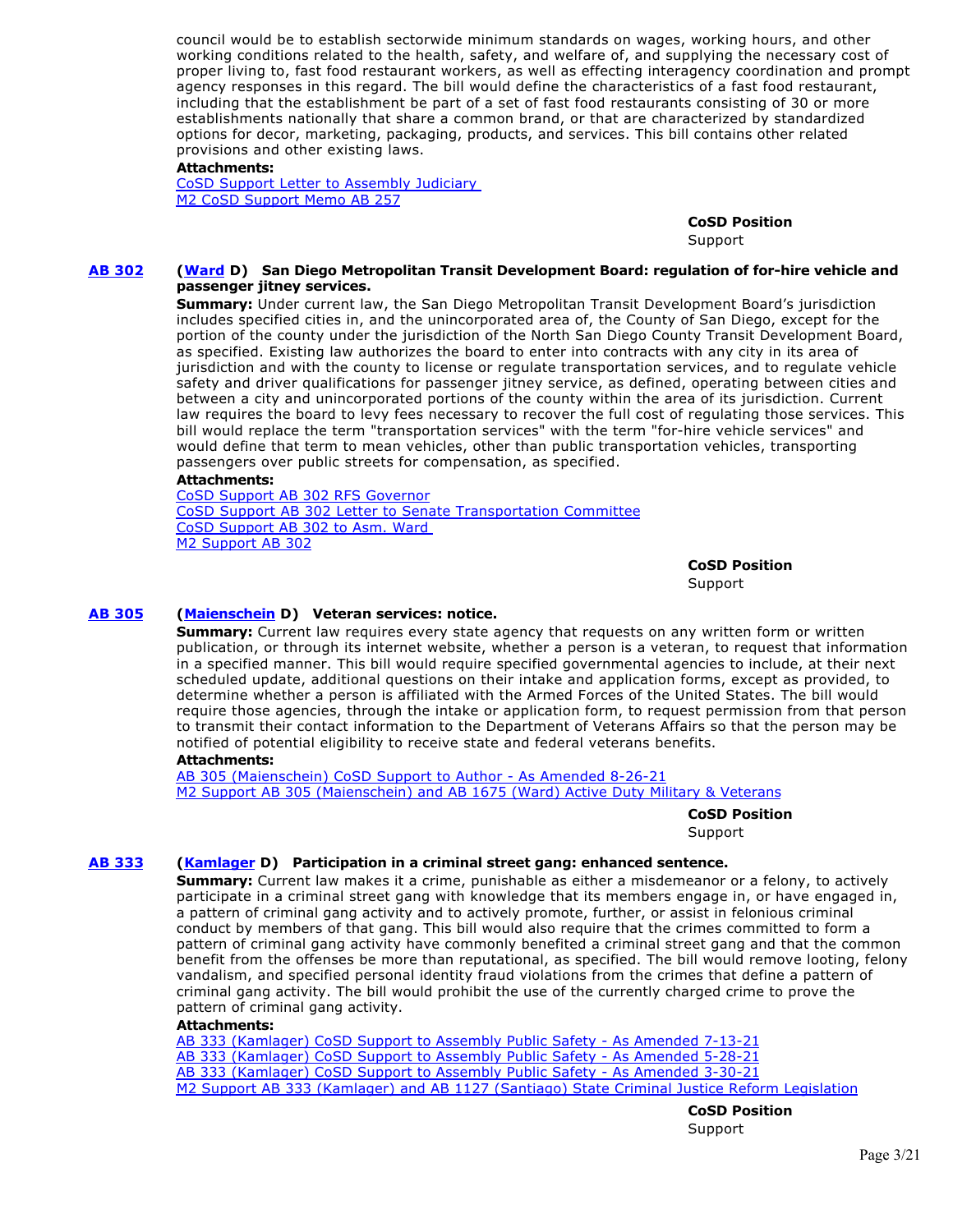# **[AB 341](https://ctweb.capitoltrack.com/public/publishbillinfo.aspx?bi=DEAkSFryhM64zjFu41hjOpxn3xYxakej8Gxvnx3kvVWCboFIhGFUPoc0mbccNZ%2F%2B) [\(Boerner Horvath](https://a76.asmdc.org/) D) Credibility of witnesses: sexual conduct: social media content.**

**Summary:** Current law sets forth the procedure required in any prosecution for rape or other specified offenses, with certain exceptions, if evidence of sexual conduct of the complaining witness, as defined, is offered to attack the credibility of the complaining witness. This procedure involves, among other things, the filing of a written motion by the defendant, accompanied by an affidavit filed under seal stating an offer of proof, and, if the court determines that the offer is sufficient, a hearing out of the presence of the jury regarding the offer of proof. At the conclusion of the hearing, the court may make an order stating what evidence may be introduced by the defendant. This bill would define 'evidence of sexual conduct' for these purposes to include the portions of a social media account about the complaining witness that depict sexual content, as specified, unless the content is related to the alleged offense.

### **Attachments:**

[AB 341 \(Boerner Horvath\) CoSD Support to Assembly Public Safety - As Amended 3-25-21](https://ctweb.capitoltrack.com/public/publishviewdoc.ashx?di=IWP9B5M5qT%2BlsW7YaeDIItolHs%2Bf8z%2FKHM7266gxybo%3D) [AB 341 \(Boerner Horvath\) CoSD Support to Assembly Public Safety - As Introduced 1-28-21](https://ctweb.capitoltrack.com/public/publishviewdoc.ashx?di=IWP9B5M5qT%2BlsW7YaeDIIl946OWfCUhXuPRXmhmMD8w%3D) [M2 Support AB 341 \(Boerner Horvath\) Credibility of witnesses](https://ctweb.capitoltrack.com/public/publishviewdoc.ashx?di=F7FYblhDSnhjOCLIORhJyX%2FiwKSQQMYp%2FO9oKcZGdnM%3D)

**CoSD Position** 

Support

# **[AB 413](https://ctweb.capitoltrack.com/public/publishbillinfo.aspx?bi=WIF5k3zH1QR3gTtgi8lqrbPhsYqGZV%2B4AG1lJD0I3OFHqlpC82MsCD%2BiirtqCcZL) [\(Ting](https://a19.asmdc.org/) D) Foster youth: housing.**

**Summary:** Current law, subject to an annual appropriation in the annual Budget Act, requires the Department of Housing and Community Development to provide funding to counties for allocation to child welfare services agencies to help young adults who are 18 to 24 years of age secure and maintain housing, with priority given to young adults formerly in the state's foster care or probation systems. Current law suspends this program on December 31, 2021, unless the Department of Finance makes a specified finding. This bill would delete the provisions conditionally suspending that program and subjecting the requirements of the program to an annual appropriation in the Budget Act.

#### **Attachments:**

[AB 413 \(Ting\) CoSD Support to Assembly Human Services - As Amended 3-17-21](https://ctweb.capitoltrack.com/public/publishviewdoc.ashx?di=7tGtG0BBxBZlPkl4jEIFBuvznSuOYUKnZPqEFVLU4XQ%3D) [M2 Support AB 413 \(Ting\) Foster youth housing](https://ctweb.capitoltrack.com/public/publishviewdoc.ashx?di=WR%2FNXaYDm6sL%2BzF6U5xvm7j8E5Zn1NNJPvZatuHJ0AU%3D)

#### **CoSD Position**

Support

# **[AB 472](https://ctweb.capitoltrack.com/public/publishbillinfo.aspx?bi=4eJP1DiEEDG8cytoY9qjt7at648h5ztisHEE%2F6KKMGxijfWvdH86WIftYS2pmANM) [\(Cooley](https://a08.asmdc.org/) D) Campsite reservations: securing an equitable process.**

**Summary:** Would make it unlawful for a person to intentionally use or sell software or services to circumvent a security control or measure that is used to ensure an equitable campsite reservationmaking process for visitors, as specified. The bill would define "campsite reservation" to mean a reservation for an outdoor recreation or camping venue, including a state or local park, and includes specified park permits that are issued to a limited number of applicants. The bill would define "visitor" to mean a person who makes a campsite reservation with the intent to visit the outdoor recreation or camping venue for which the reservation is made.

# **Attachments:**

[CoSD Support AB 472 RFS to Governor](https://ctweb.capitoltrack.com/public/publishviewdoc.ashx?di=6HNh%2FFU58oBE65Ahsn3LaFR61mTaO%2BTo65ZCXDoLH3M%3D)  [CoSD Support AB 472 Letter to Senate Business, Professions and Economic Development Committee](https://ctweb.capitoltrack.com/public/publishviewdoc.ashx?di=JiONPqGPQf1fZZWtdBaQjuAZo7e1V3Hh3cHddudsNmY%3D) [CoSD Letter of Support to Author \(AB 472\)](https://ctweb.capitoltrack.com/public/publishviewdoc.ashx?di=Gk94ZvreCbel%2BuBFcEK8zqV8wVY%2FQtEtfAdX9LyYKbQ%3D) [CoSD M2 Support AB 472](https://ctweb.capitoltrack.com/public/publishviewdoc.ashx?di=%2BHx03Bp9Buy2NwGP7WRaDr23Xq5Ho2MJf9Bll0nFZZg%3D)

**CoSD Position** 

Support

#### **[AB 478](https://ctweb.capitoltrack.com/public/publishbillinfo.aspx?bi=IQREd7mTHCdS3uOI4bMnRLiGq5ySdt41FcMbQ4hUPusL%2FWa%2B2Au4NAwwczvwgr7W) [\(Ting](https://a19.asmdc.org/) D) Solid waste: thermoform plastic containers: postconsumer thermoform recycled plastic: commingled rates.**

**Summary:** Would, on and after January 1, 2024, would require the total thermoform plastic containers, as defined, sold by a producer, as defined, or purchased in a certain quantity, in the state to contain, on average, specified amounts of postconsumer thermoform recycled plastic, as defined, per year pursuant to a tiered plan that would require the total thermoform plastic containers to contain, on average, and depending on the recycling rate, no less than 20% or 30% postconsumer recycled plastic per year on and after June 1, 2030. The bill would exclude a person or company that produces, harvests, and packages an agricultural commodity on the site where the commodity is grown or raised from this requirement.

### **Attachments:**

[CoSD Support AB 478 Letter to Senate Approps](https://ctweb.capitoltrack.com/public/publishviewdoc.ashx?di=4ikkL7cb1GZZ5mmQoRd5ZbC3CpWeuQJd1y34p%2B7mf5U%3D)  [CoSD Support Letter AB 478 Asm. Approps](https://ctweb.capitoltrack.com/public/publishviewdoc.ashx?di=G8N30k4G8rE8YObkHnp7SVIDT58dXuzAA8p01cTcxiI%3D)  [CoSD M2 Support Plastic Waste Reduction Legislation](https://ctweb.capitoltrack.com/public/publishviewdoc.ashx?di=Fk5GURxMaDKHM0RVSv5UBcu%2F41iSvU9UfPhczTpzvf8%3D)

**CoSD Position** 

Support

# **[AB 503](https://ctweb.capitoltrack.com/public/publishbillinfo.aspx?bi=Zk82uOI3tofnx1uhQf3I%2FVLp0d3fjJ5tJ91%2B95FgiipJqVDvCFF8%2FxOUJtKxGyxD) [\(Stone](https://a29.asmdc.org/) D) Wards: probation.**

**Summary:** Current law subjects a minor between 12 and 17 years of age, inclusive, who violates any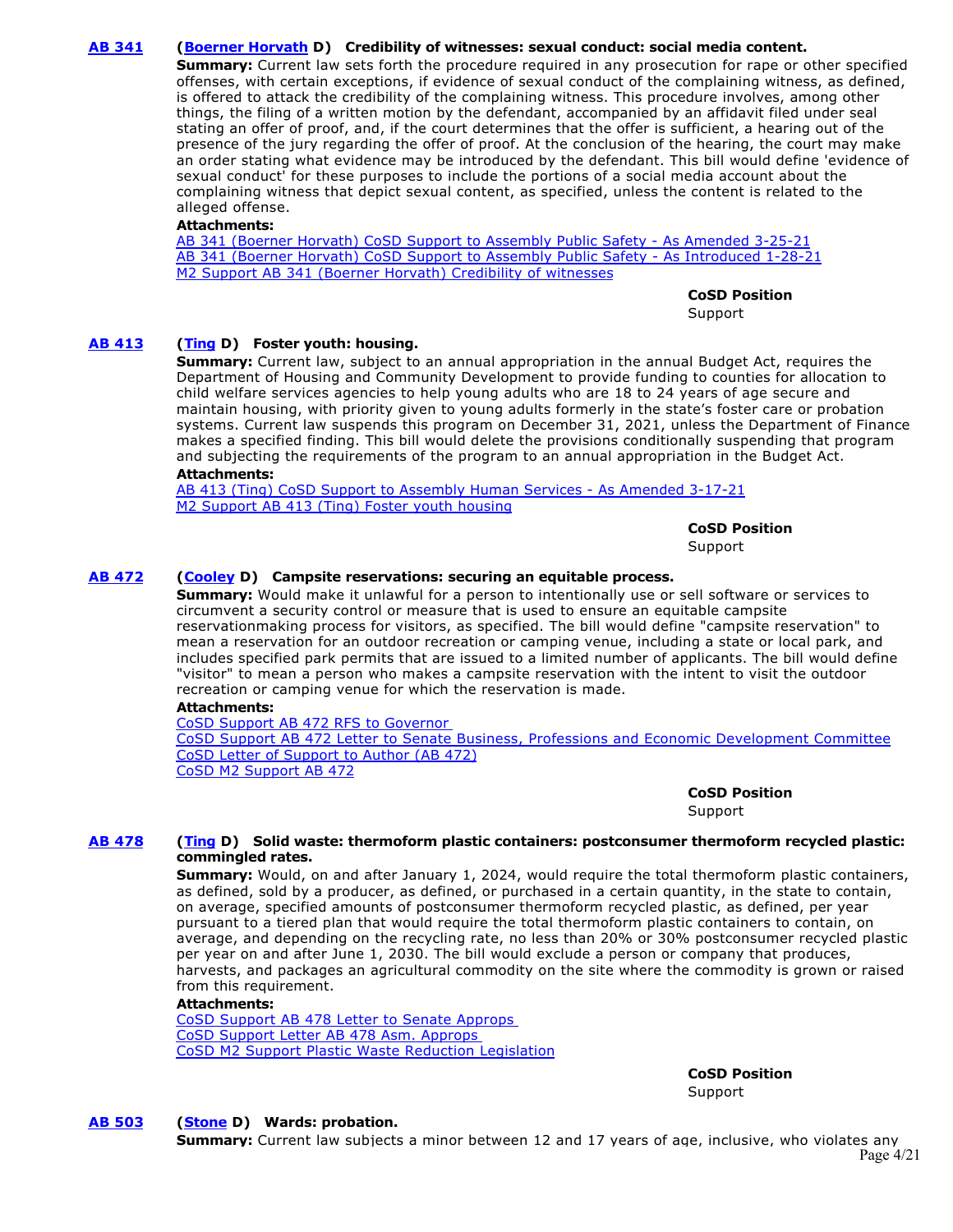federal, state, or local law or ordinance, who persistently or habitually refuses to obey the reasonable and proper orders or directions of the minor's parents, guardian, or custodian, or who is beyond the control of that person, who violates an ordinance establishing a curfew or is truant, and a minor under 12 years of age who is alleged to have committed specified serious offenses to, the jurisdiction of the juvenile court, which may adjudge the minor to be a ward of the court. This bill would limit to 6 months the period of time ward may remain on probation, except that a court may extend the probation period for a period not to exceed increments of 6 months after a noticed hearing and upon proof by a preponderance of the evidence that it is in the ward's best interest. The bill would require the probation agency to submit a report to the court detailing the basis for any request to extend probation at the noticed hearing.

#### **Attachments:**

[AB 503 \(Stone\) CoSD Support to Senate Public Safety - As Amended 8-18-21](https://ctweb.capitoltrack.com/public/publishviewdoc.ashx?di=BFbMoecwHUl9TZSmFHm0Zlie76yMRLd%2FqfAWI4iUkmE%3D) [AB 503 \(Stone\) CoSD Support to Senate Public Safety - As Amended 6-17-21](https://ctweb.capitoltrack.com/public/publishviewdoc.ashx?di=t0XjruG3yw%2Bu6yFHoyuCt0%2FJL5W%2B6129gRZdJfHA%2Bu0%3D) [AB 503 \(Stone\) CoSD Support to Assembly Public Safety - As Introduced 2-9-21](https://ctweb.capitoltrack.com/public/publishviewdoc.ashx?di=7tGtG0BBxBZlPkl4jEIFBowjQe08RZlR6Jh2zBC%2FcGU%3D) [M2 Support AB 503 \(Stone\) Wards probation](https://ctweb.capitoltrack.com/public/publishviewdoc.ashx?di=yHusbz3YCAXjD2Djz5TZJKgwKBoMzbwL9PgzrKaKI6w%3D)

**CoSD Position** 

Support

# **[AB 552](https://ctweb.capitoltrack.com/public/publishbillinfo.aspx?bi=2NTUporUUVBpsgnGN7fxW6tfA1W3lk7yrj7wTxcX0ln4ebQqenYgZtv9JIpQxZVN) [\(Quirk-Silva](https://a65.asmdc.org/) D) Integrated School-Based Behavioral Health Partnership Program.**

**Summary:** The School-based Early Mental Health Intervention and Prevention Services for Children Act of 1991 authorizes the Director of Health Care Services, in consultation with the Superintendent of Public Instruction, to award matching grants to local educational agencies to pay the state share of the costs of providing school-based early mental health intervention and prevention services to eligible pupils at schoolsites of eligible pupils, subject to the availability of funding each year. The bill would authorize a county behavioral health agency and the governing board or governing body of a local educational agency to agree to collaborate on conducting a needs assessment on the need for schoolbased mental health and substance use disorder services, and implement an integrated school-based behavioral health partnership program, to develop a memorandum of understanding outlining the requirements for the partnership program, and to enter into a contract for mental health or substance use disorder services.

# **Attachments:**

[AB 552 \(Quirk-Silva\) CoSD Support to Senate Appropriations - As Amended 6-20-22](https://ctweb.capitoltrack.com/public/publishviewdoc.ashx?di=HvpOoixAxkZCpeMup4OGGYjli1NJfap4SwZ6SIqsiBM%3D) [AB 552 \(Quirk-Silva\) CoSD Support to Senate Health - As Amended 6-2-22](https://ctweb.capitoltrack.com/public/publishviewdoc.ashx?di=HbP665Ykyyh7ManEaruuIZfykoGH1ztI00bQJrm1X9M%3D) [AB 552 \(Quirk-Silva\) CoSD Support to Assembly Education - As Amended 1-27-22](https://ctweb.capitoltrack.com/public/publishviewdoc.ashx?di=SesKs2q0TD%2B4sF47t8ywmxZ0ZKVqbYSYt9E8WHUEoH0%3D) [AB 552 \(Quirk-Silva\) CoSD Support to Assembly Education - As Amended 1-24-22](https://ctweb.capitoltrack.com/public/publishviewdoc.ashx?di=SesKs2q0TD%2B4sF47t8ywm6SCRw%2FvIVP63SpUjC793QA%3D) [AB 552 \(Quirk-Silva\) CoSD Support to Assembly Health - As Introduced 2-10-21](https://ctweb.capitoltrack.com/public/publishviewdoc.ashx?di=7tGtG0BBxBZlPkl4jEIFBgugZbo0wgh1oZIRLBetdXo%3D) [AB 552 \(Quirk-Silva\) CoSD Support to Assembly Health - As Amended 4-5-21](https://ctweb.capitoltrack.com/public/publishviewdoc.ashx?di=7tGtG0BBxBZlPkl4jEIFBsTptNYcLotkR0kzTUTINwU%3D) [M2 Support AB 552 \(Quirk-Silva\) Integrated School-Based Behavioral Health Partnership Program](https://ctweb.capitoltrack.com/public/publishviewdoc.ashx?di=7tGtG0BBxBZlPkl4jEIFBtlhSVZeLabMhkwxwKNl3R0%3D)

> **CoSD Position**  Support

# **[AB 636](https://ctweb.capitoltrack.com/public/publishbillinfo.aspx?bi=vRebL%2B92xjHiqyBVI0UP39ZX8235SIVVSPLgEZ6kBk3LothPia03X7yavmQTg9Gj) [\(Maienschein](https://a77.asmdc.org/) D) Financial abuse of elder or dependent adults.**

**Summary:** Current law makes specified reports, including reports of known or suspected financial abuse of an elder or dependent adult, confidential. Current law requires information relevant to the incident of elder or dependent adult abuse to be given to specified investigators, including investigators from an adult protective services agency, a local law enforcement agency, and the probate court. This bill would also authorize information relevant to the incident of elder or dependent adult abuse to be given to a federal law enforcement agency, under certain circumstances, for the sole purpose of investigating a financial crime committed against the elder or dependent adult and would authorize the information to be given to a local code enforcement agency for the sole purpose of investigating an unlicensed care facility where the health and safety of an elder or dependent adult resident is at risk.

#### **Attachments:**

[AB 636 \(Maienschein\) CoSD Support Sponsor RFS to Governor - As Amended 8-26-21](https://ctweb.capitoltrack.com/public/publishviewdoc.ashx?di=UyWGysVf%2BBsBlhm2K%2Fo9ogvcGZJyliPixy3pkfwkoWc%3D) [AB 636 \(Maienschein\) Support Sponsor to Senate Judiciary - As Amended 8-26-21](https://ctweb.capitoltrack.com/public/publishviewdoc.ashx?di=fSb6kyyUGWNnqaErcK3%2BIL4EqD7EPgiWN3cqopIRGpo%3D) [AB 636 \(Maienschein\) Support Sponsor to Author - As Introduced 2-12-21](https://ctweb.capitoltrack.com/public/publishviewdoc.ashx?di=4%2FKsz0z3G2zqrEa6IDqDO5ncPtzVoEP5C%2BOThDyuA5k%3D) [AB 636 \(Maienschein\) Support Sponsor to Assembly Aging & Long-Term Care - As Introduced 2-12-21](https://ctweb.capitoltrack.com/public/publishviewdoc.ashx?di=IWP9B5M5qT%2BlsW7YaeDIIgfzgHesNVtdcQUIPplOKRg%3D) [CoSD AB 636 \(Maienschein\) Fact Sheet](https://ctweb.capitoltrack.com/public/publishviewdoc.ashx?di=4%2FKsz0z3G2zqrEa6IDqDO3y9USgD%2Bl%2FWTRKD9jiqeoE%3D)

**CoSD Position** 

Sponsor/Support

# **[AB 653](https://ctweb.capitoltrack.com/public/publishbillinfo.aspx?bi=t6CyaI%2BzReI3xA1trHtJpTiQaW4xQXpPS3hpXXIe81K8s2uEB82fRl9HvUP7nJtV) [\(Waldron](https://ad75.asmrc.org/) R) Medication-Assisted Treatment Grant Program.**

**Summary:** Would establish, until January 1, 2026, the Medication-Assisted Treatment Grant Program, to be administered by the Board of State and Community Corrections. The bill would require the board to award grants, on a competitive basis, to counties and would authorize counties that receive grants to use grant funds for various purposes relating to the treatment of substance use disorders and the provision of medication-assisted treatment. The bill would prohibit counties from using the grant funds to supplant existing resources for medication-assisted treatment services delivered in county jails or in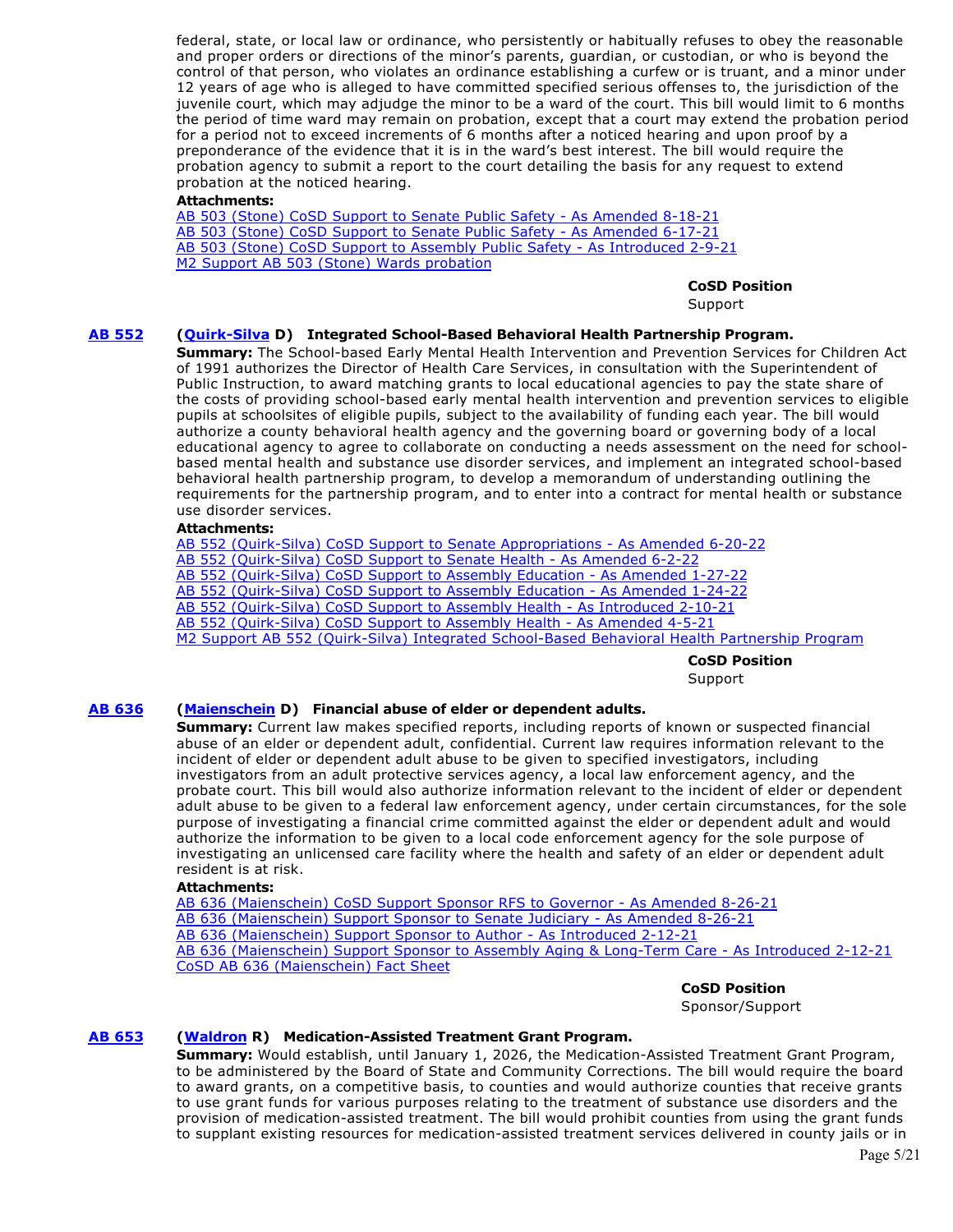the community. The bill would require counties that receive grants pursuant to these provisions to collect and maintain data relating to the effectiveness of the program and would require the board, by July 1, 2025, to submit a report to the Legislature describing the activities funded by the grant program and the success of those activities in reducing drug overdoses and recidivism by jail inmates and persons under criminal justice supervision.

### **Attachments:**

[AB 653 \(Waldron\) CoSD Support to Senate Public Safety - As Amended 8-26-21](https://ctweb.capitoltrack.com/public/publishviewdoc.ashx?di=fSb6kyyUGWNnqaErcK3%2BIAmTPUVP0zRJlxqgH%2FOZKKI%3D) [AB 653 \(Waldron\) CoSD Support to Assembly Appropriations - As Amended 3-30-21](https://ctweb.capitoltrack.com/public/publishviewdoc.ashx?di=7idH2nFK8F1FkxNxcByresua5bUCP9ZnHhD1ekh5AbA%3D) [M2 Support AB 653 \(Waldron\) Medication Assisted Treatment Grant Program](https://ctweb.capitoltrack.com/public/publishviewdoc.ashx?di=Wsx2cLBk6NMG5yeeGI7nzmT30bNvq23nUsjcya1PwgM%3D)

**CoSD Position** 

**Support** 

# **[AB 695](https://ctweb.capitoltrack.com/public/publishbillinfo.aspx?bi=JXOz%2BiRphFatF0pXu8MqhUg%2BHaoshCsv%2FuJTQVpVEST02V14aPZwC%2BFQGCvgLcKG) [\(Arambula](https://a31.asmdc.org/) D) Elder and dependent adults.**

**Summary:** Current law establishes the Home Safe Program, which requires the State Department of Social Services to award grants to counties, tribes, or groups of counties or tribes, that provide services to elder and dependent adults who experience abuse, neglect, and exploitation and otherwise meet the eligibility criteria for adult protective services, for the purpose of providing prescribed housing-related supports to eligible individuals. This bill would expand the list of housingrelated supports and services to include services to support housing transitions.

#### **Attachments:**

[AB 695 \(Arambula\) CoSD Support to Senate Judiciary - As Amended 6-29-21](https://ctweb.capitoltrack.com/public/publishviewdoc.ashx?di=yHusbz3YCAXjD2Djz5TZJBc0ahSosHPAP%2BZeXEE9v8c%3D) [AB 695 \(Arambula\) CoSD Support to Assembly Aging & Long-Term Care - As Amended 4-8-21](https://ctweb.capitoltrack.com/public/publishviewdoc.ashx?di=7tGtG0BBxBZlPkl4jEIFBmP41DQURP7VQB2%2BWcLTP%2Fs%3D) [M2 Support AB 695 \(Arambula\) Elder and dependent adults](https://ctweb.capitoltrack.com/public/publishviewdoc.ashx?di=K%2Bha7tqWm4EwaudXl0QDtZpmNm0W7577gfBh2t%2BuMlY%3D)

**CoSD Position** 

Support

# **[AB 762](https://ctweb.capitoltrack.com/public/publishbillinfo.aspx?bi=C1nCMicGmqsPWw0vx4o1GVFXp68FzuxRGMfuCxAD2lAqmG%2FZT3aKoEwhXDhr2%2Bcp) [\(Lee](https://a25.asmdc.org/) D) Hazardous emissions and substances: schoolsites: private and charter schools.**

**Summary:** CEQA prohibits an environmental impact report or negative declaration from being approved for any project involving the purchase of a schoolsite or the construction of a new elementary or secondary school by a school district unless specified conditions are met, relating to, among other things, whether the property is located on a current or former hazardous waste disposal site or solid waste disposal site, a hazardous substance release site, or a site that contains a pipeline that carries specified substances, and the property's proximity to facilities that might reasonably be anticipated to emit hazardous emissions or handle hazardous or extremely hazardous substances or waste, as provided. This bill would prohibit a lead agency from certifying an environmental impact report or approving a negative declaration for a project involving the purchase of a schoolsite or the construction of a new elementary or secondary school by a charter school or a private school, unless those specified conditions are met.

#### **Attachments:**

[CoSD Support AB 762 Asm. Committee on Env. Safety & Tx Materials](https://ctweb.capitoltrack.com/public/publishviewdoc.ashx?di=e7KJr7bYR3ocXJWsCQqt0VqAAJaChk6Da58knyA2DbM%3D) [M2 CoSD Support AB 762](https://ctweb.capitoltrack.com/public/publishviewdoc.ashx?di=dKOAfY5YH3xQRpWH5WZ7BWRS8qqzSZvMvCxpk17NVjs%3D)

**CoSD Position** 

Support

# **[AB 829](https://ctweb.capitoltrack.com/public/publishbillinfo.aspx?bi=BOxaRXK5gDMT6HWSxiTOgsZh5eyyIDYsyQ%2BIjmKFxHb0w5jUh4zQggjCsm0%2FFh73) [\(Levine](https://a10.asmdc.org/) D) Foster children: immigration counsel and guardianship.**

**Summary:** Would require a county to make its best efforts to provide an undocumented minor or nonminor dependent in foster care under the jurisdiction of the juvenile court with access to immigration legal services, as specified.

#### **Attachments:**

[AB 829 \(Levine\) CoSD Support to Senate Human Services - As Amended 8-31-21](https://ctweb.capitoltrack.com/public/publishviewdoc.ashx?di=e1tlse4uOSs2fkLZjyAXr0h3ka8DoaMOMiuTiQrFVPg%3D) [AB 829 \(Levine\) CoSD Support to Senate Judiciary - As Amended 6-29-21](https://ctweb.capitoltrack.com/public/publishviewdoc.ashx?di=wFquLa20%2BeDT2crgyIQfnShKIHbCQh2jIHtj5cM07Qc%3D) [AB 829 \(Levine\) CoSD Support to Senate Human Services - As Amended 6-15-21](https://ctweb.capitoltrack.com/public/publishviewdoc.ashx?di=KQALR%2BGWArvkXzPDPgBj6qxUgppHfuMt05h06%2FUXeB8%3D) [AB 829 \(Levine\) CoSD Support to Assembly Appropriations - As Amended 4-5-21](https://ctweb.capitoltrack.com/public/publishviewdoc.ashx?di=7tGtG0BBxBZlPkl4jEIFBrQFkpTRLAO1reuUPhs5cl4%3D) [M2 Support AB 829 \(Levine\) Foster children immigration counsel](https://ctweb.capitoltrack.com/public/publishviewdoc.ashx?di=7tGtG0BBxBZlPkl4jEIFBsziSgpVIGW8hOHazx%2B3w%2Fk%3D)

**CoSD Position** 

Support

# **[AB 831](https://ctweb.capitoltrack.com/public/publishbillinfo.aspx?bi=4cB285xAHRd2IN6itNBZmYWObiq0JF6lqgU9Xd3278q7P9xG9mtEvkDrY8Drzb%2Fd) (Committee on Health) California Retail Food Code.**

**Summary:** Current law defines "limited food preparation" and "limited service charitable feeding operation" for purposes of the California Retail Food Code. Current law requires a proposed new or remodeled food facility to meet specified structural and other building requirements, but specifies that existing private school cafeterias and licensed health care facilities presumptively meet these requirements. Current law limits the use of an outdoor wood-burning oven to the same premises as a permanent food facility. Under existing law, a remote food service operation located within a fully enclosed permanent food facility is not a satellite food service. Current law exempts mobile food facilities from specified requirements, including the provision of clean toilet rooms for use by employees. Existing law requires a cottage food operation to label prepackaged foods with a notice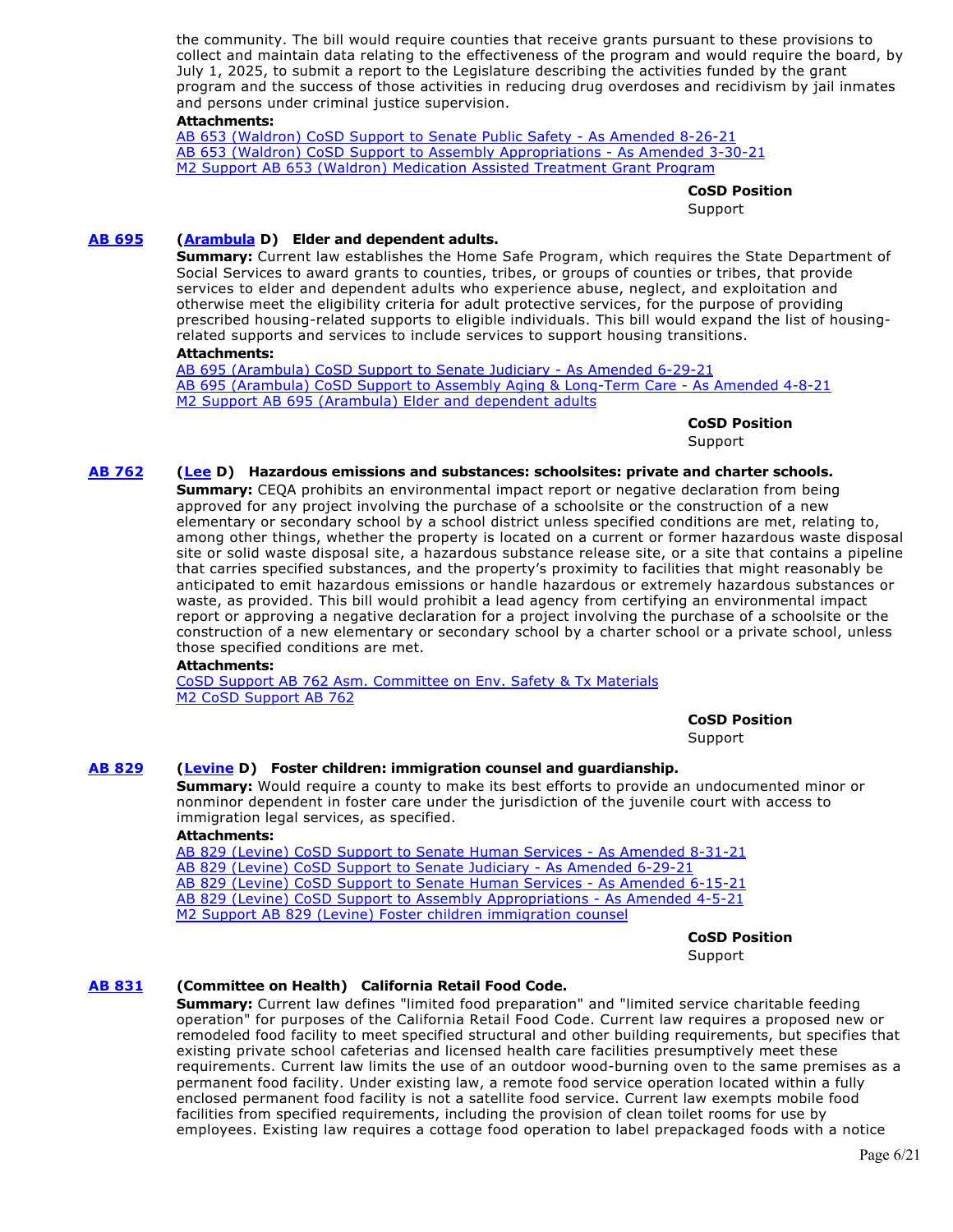that it was made or repackaged in a home kitchen. This bill would define "limited food preparation" to include holding, portioning, and dispensing foods prepared by a catering operation. **Attachments:**

[CoSD Support AB 831 Request for Signature to Governor](https://ctweb.capitoltrack.com/public/publishviewdoc.ashx?di=4ikkL7cb1GZZ5mmQoRd5ZZz1bJP33Eo0GPG21Zbxhc8%3D)  [CoSD Support AB 831 Letter to Senate Health Committee](https://ctweb.capitoltrack.com/public/publishviewdoc.ashx?di=JiONPqGPQf1fZZWtdBaQjiuhDfLOobW0c7wlBRjtwhE%3D)  [CoSD Support AB 831 Asm. Member Wood \(Committee on Health\)](https://ctweb.capitoltrack.com/public/publishviewdoc.ashx?di=e7KJr7bYR3ocXJWsCQqt0XPp72fLsAIMxqzElcZ%2FHMA%3D) [M2 CoSD Support AB 831](https://ctweb.capitoltrack.com/public/publishviewdoc.ashx?di=dKOAfY5YH3xQRpWH5WZ7Bdhl%2B5LKPpwhNkBjeEyG4SQ%3D)

**CoSD Position** 

**Support** 

# **[AB 881](https://ctweb.capitoltrack.com/public/publishbillinfo.aspx?bi=4Oy739RsQYCgpyt8holAtNkvHttPUPYjO5500%2Bv5OcPsJwFfBoDpwoW8rEimm7TF) [\(Gonzalez, Lorena](https://a80.asmdc.org/) D) Recycling: plastic waste: export.**

**Summary:** The California Integrated Waste Management Act of 1989, which is administered by the Department of Resources Recycling and Recovery, requires each city, county, and joint powers authority formed under the act, referred to as a regional agency, to develop a source reduction and recycling element of an integrated waste management plan. The act requires the source reduction and recycling element to divert from disposal 50% of all solid waste subject to the element through source reduction, recycling, and composting activities, with specified exceptions. This bill would make the export out of the country of a mixture of plastic wastes "disposal" for purposes of the act, unless the mixture includes only certain plastics destined for separate recycling and satisfies other specified requirements, in which case that export would constitute diversion through recycling.

#### **Attachments:**

[CoSD Support AB 881 RFS to Governor](https://ctweb.capitoltrack.com/public/publishviewdoc.ashx?di=6HNh%2FFU58oBE65Ahsn3LaCTaeVa1kGNpTmDwzassyeg%3D)  [CoSD Support Letter AB 881 to Asm. Approps](https://ctweb.capitoltrack.com/public/publishviewdoc.ashx?di=G8N30k4G8rE8YObkHnp7SUddE4iE7DtFS%2FqyeF0owLg%3D)  [CoSD M2 Support Plastic Waste Reduction Legislation](https://ctweb.capitoltrack.com/public/publishviewdoc.ashx?di=Fk5GURxMaDKHM0RVSv5UBaZACLuAUXbF1x2ldcTj4UI%3D)

**CoSD Position** 

Support

# **[AB 937](https://ctweb.capitoltrack.com/public/publishbillinfo.aspx?bi=i%2Bsl4rskKzhhxtkGrV2Et1VqNajTx3JPvtIgYzV8lP%2B%2FkFfC9SZptXv9kB%2FXWRnj) [\(Carrillo](https://a51.asmdc.org/) D) Immigration enforcement.**

**Summary:** The California Values Act, prohibits a California law enforcement agency from providing a person's release date, or responding to a request for notification of a release date, unless that information is available to the public, and prohibits the transfer of an individual to immigration authorities, as specified, unless the person has been convicted of specified crimes or arrested for a serious or violent felony. This bill would prohibit any state or local agency from arresting or assisting with the arrest, confinement, detention, transfer, interrogation, or deportation of an individual for an immigration enforcement purpose, as specified. The bill would additionally prohibit state or local agencies or courts from using immigration status as a factor to deny or to recommend denial of probation or participation in any diversion, rehabilitation, mental health program, or placement in a credit-earning program or class, or to determine custodial classification level, to deny mandatory supervision, or to lengthen the portion of supervision served in custody.

# **Attachments:**

[AB 937 \(Carrillo\) CoSD Support to Senate Public Safety - As Amended 9-3-21](https://ctweb.capitoltrack.com/public/publishviewdoc.ashx?di=cQjPv%2BYoy%2FG5060xub6hKgDJ9wDQw5HGZ7ZcTnwzQe0%3D) [AB 937 \(Carrillo\) CoSD Support to Assembly Appropriations - As Amended 4-21-21](https://ctweb.capitoltrack.com/public/publishviewdoc.ashx?di=Wsx2cLBk6NMG5yeeGI7nzk5vuHRl1EQcoWrNCvf2v18%3D) [AB 937 \(Carrillo\) CoSD Support to Assembly Public Safety - As Amended 3-22-21](https://ctweb.capitoltrack.com/public/publishviewdoc.ashx?di=7tGtG0BBxBZlPkl4jEIFBoSu9LPuhAzm9%2FuzUwwONWs%3D) [M2 Support AB 937 \(Carrillo\) Immigration Enforcement](https://ctweb.capitoltrack.com/public/publishviewdoc.ashx?di=gIprrEQIz7XXb3aQylWEgZhqudVLvWAjg%2FDrf56cw8Y%3D)

> **CoSD Position**  Support

# **[AB 1029](https://ctweb.capitoltrack.com/public/publishbillinfo.aspx?bi=3k592fMbiBowv2vj3k3OlVZ9SJnBlAt%2FL0nRJTHEbRxM%2BDmkFOxoN0QhHjgh7%2FaN) [\(Mullin](https://a22.asmdc.org/) D) Housing elements: prohousing local policies.**

**Summary:** Would add the preservation of affordable housing units through the extension of existing project-based rental assistance covenants to avoid the displacement of affected tenants and a reduction in available affordable housing units to the list of specified prohousing local policies. **Attachments:**

[CoSD Support AB 1029 RFS to Governor](https://ctweb.capitoltrack.com/public/publishviewdoc.ashx?di=6HNh%2FFU58oBE65Ahsn3LaH8TOlNUqJCNjQt4neB%2BMmo%3D)  [CoSD Support AB 1029 Senate Housing Committee](https://ctweb.capitoltrack.com/public/publishviewdoc.ashx?di=4OZzECjRHoPOWD%2BPgl5MuOXOUVPc2Kz1jkND0Cpowa0%3D) [M2 CoSD Support AB 1029 \(Mullin\)](https://ctweb.capitoltrack.com/public/publishviewdoc.ashx?di=KQALR%2BGWArvkXzPDPgBj6i%2Bc6%2Be5CFKQtqFle3Hw%2F6U%3D)

**CoSD Position** 

Support

# **[AB 1038](https://ctweb.capitoltrack.com/public/publishbillinfo.aspx?bi=IDDPB3XyIuXU4aL7Xg7jc8MJ9pm6X2kItXcf3PMP3bWAksh%2F4dF5hGh9A5e1n7P8) [\(Gipson](https://a64.asmdc.org/) D) California Health Equity Program.**

**Summary:** Would, on July 1, 2022, establish the California Health Equity Program, a competitive grant program administered by the Office of Health Equity to community-based nonprofit organizations, community clinics, local health departments, and tribal organizations to take actions related to health equity. The bill would establish the California Health Equity Fund in the State Treasury and, upon appropriation by the Legislature, would make moneys in the fund available for the purposes of the grant program. The bill would also establish the California Health Equity Fund Oversight and Accountability Committee, 15-member committee with specified membership, to monitor the distribution, implementation, and impact of local and regional grants funded by the California Health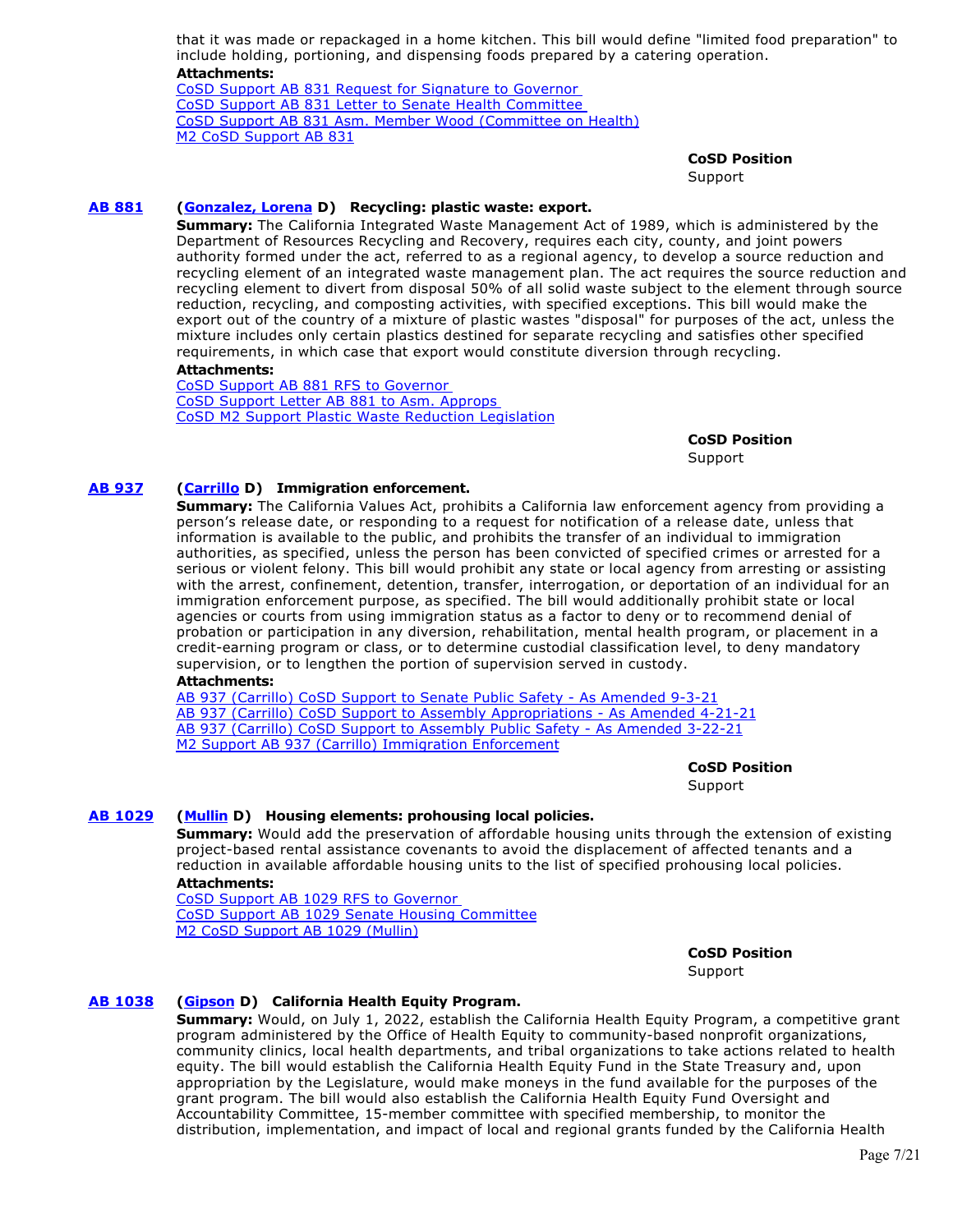Equity Fund and make reports about the status of the program and related recommendations to specified entities, among other duties.

#### **Attachments:**

[AB 1038 \(Gipson\) CoSD Support to Senate Appropriations - As Amended 7-12-21](https://ctweb.capitoltrack.com/public/publishviewdoc.ashx?di=TO5Mf6sZBGkMIX6fBgV4bxvKFvmCWzavDItNbh5Jp20%3D) [AB 1038 \(Gipson\) CoSD Support to Assembly Appropriations - As Amended 3-25-21](https://ctweb.capitoltrack.com/public/publishviewdoc.ashx?di=7idH2nFK8F1FkxNxcByrevloYGzSAWZXWAIjECqY180%3D) [M2 Support AB 1038 \(Gipson\) California Health Equity Program](https://ctweb.capitoltrack.com/public/publishviewdoc.ashx?di=Wsx2cLBk6NMG5yeeGI7nzi04OMU5CF2NeJmQ9NlpRGw%3D)

#### **CoSD Position**

Support

# **[AB 1127](https://ctweb.capitoltrack.com/public/publishbillinfo.aspx?bi=%2FHbv5rYuu4bzEE0pLsxqCnp9rAEvs9HeUfgNsJrHAVW%2BdRf5UXEMKgfSkrCG3kgu) [\(Santiago](https://a53.asmdc.org/) D) Serious or violent felonies: enhancements: juveniles.**

**Summary:** Current law, added by Proposition 184, approved at the November 8, 1994, statewide general election, and amended by the Three Strikes Reform Act of 2012, approved as Proposition 36 at the November 6, 2012, statewide general election, commonly known as the Three Strikes Law, imposes additional years of imprisonment in state prison on a person who commits a serious or violent felony and has been convicted of, or who has a prior conviction for, a serious or violent felony. A prior juvenile adjudication constitutes a prior serious or violent felony conviction for purposes of this sentence enhancement if the juvenile was 16 years of age at the time and other requirements are met. The Legislature may directly amend these initiatives by a statute passed in each house by a 2/3 vote, or by a statute that becomes effective only when approved by the voters. This bill would amend those initiative statutes by prohibiting a prior juvenile adjudication from being considered a prior serious or violent felony conviction for purposes of sentence enhancement.

#### **Attachments:**

[AB 1127 \(Santiago\) CoSD Support to Assembly Appropriations - As Amended 5-4-20](https://ctweb.capitoltrack.com/public/publishviewdoc.ashx?di=5RuOWQAdI5TbzC9i1uiThBSnkADpR43uKkRPLbx2XG0%3D) [M2 Support AB 333 \(Kamlager\) and AB 1127 \(Santiago\) State Criminal Justice Reform Legislation](https://ctweb.capitoltrack.com/public/publishviewdoc.ashx?di=jkdSb85pORxxd9K4v9p%2F4lMdzAm%2BpaxXUIYwTonnCg4%3D)

> **CoSD Position**  Support

#### **[AB 1500](https://ctweb.capitoltrack.com/public/publishbillinfo.aspx?bi=CjiHQdQ8M2561ytQmIJz6eEBvf2pvK79Z9It8cyxx%2Bcz%2Fy7ag2QyFqHxPe0HoKiH) [\(Garcia, Eduardo](https://a56.asmdc.org/) D) Safe Drinking Water, Wildfire Prevention, Drought Preparation, Flood Protection, Extreme Heat Mitigation, and Workforce Development Bond Act of 2022.**

**Summary:** Would enact the Safe Drinking Water, Wildfire Prevention, Drought Preparation, Flood Protection, Extreme Heat Mitigation, and Workforce Development Bond Act of 2022, which, if approved by the voters, would authorize the issuance of bonds in the amount of \$7,080,000,000 pursuant to the State General Obligation Bond Law to finance projects for safe drinking water, wildfire prevention, drought preparation, flood protection, extreme heat mitigation, and workforce development programs. **Attachments:**

[CoSD Support Letter to Assembly Natural Resources](https://ctweb.capitoltrack.com/public/publishviewdoc.ashx?di=DUKFf9MC%2FfPnyojaKU549NlsG1IPpYaHvxHfc%2B%2Fogic%3D)  [CoSD M2 Memo Support State Resource and Resiliency Bonds \(AB 1500\)](https://ctweb.capitoltrack.com/public/publishviewdoc.ashx?di=ap71NUuKC9xgb3027JcNcvkaFjEYC0MKKlaT6v0%2B8iE%3D)

**CoSD Position** 

Support

# **[AB 1594](https://ctweb.capitoltrack.com/public/publishbillinfo.aspx?bi=wmJlTtgUGqPIA1%2FuA2lLDodarDjAo3gzDCGvKagwmgD5CkAE4YblK0WfQij2MUq8) [\(Ting](https://a19.asmdc.org/) D) Firearms: civil suits.**

**Summary:** Would, beginning on July 1, 2023, establish a firearm industry standard of conduct, which would require a firearm industry member, as defined, to establish, implement, and enforce reasonable controls, as defined, take reasonable precautions to ensure that the member does not sell, distribute, or provide a firearm-related product, as defined, to a downstream distributor or retailer of firearmrelated products who fails to establish, implement, and enforce reasonable controls, and adhere to specified laws pertaining to unfair methods of competition, unfair or deceptive acts or practices, or false advertising. The bill would also prohibit a firearm industry member from manufacturing, marketing, importing, offering for wholesale sale, or offering for retail sale a firearm-related product that is abnormally dangerous and likely to create an unreasonable risk of harm to public health and safety in California, as specified.

#### **Attachments:**

[AB 1594 \(Ting\) CoSD Support to Assembly Judiciary - As @ 5-23-22](https://ctweb.capitoltrack.com/public/publishviewdoc.ashx?di=doiPWNstzzy1q30AbChmPuV4%2FGOek6x1h%2BWUB1LB1i0%3D) [AB 1594 \(Ting\) CoSD Support to Assembly Appropriations - As @ 4-20-22](https://ctweb.capitoltrack.com/public/publishviewdoc.ashx?di=dk2cOjgLcbW0twq%2Bh2dz53twqMz%2Bpn2Rcl%2BAe%2Fk6BVg%3D) [M2 Support State Gun Violence Legislation](https://ctweb.capitoltrack.com/public/publishviewdoc.ashx?di=dk2cOjgLcbW0twq%2Bh2dz560fD6wPqW4ssiz3bzSEGS8%3D)

**CoSD Position** 

Support

# **[AB 1598](https://ctweb.capitoltrack.com/public/publishbillinfo.aspx?bi=injG7P8RIKYnrAFrlVuet9onThpwlG7la8cXRV0PjDRf3pR1YNCeRgv4gHogMjtT) [\(Davies](http://ad73.asmrc.org/) R) Controlled substances: paraphernalia: controlled substance testing.**

**Summary:** Current law defines certain chemicals as controlled substances and prohibits, among other things, the possession and use of those substances. Existing law also defines drug paraphernalia and prohibits, among other things, the manufacture, sale, and possession, as specified, of drug paraphernalia. This bill would exclude from these prohibitions any testing equipment that is designed, marketed, used, or intended to be used to analyze a substance for the presence of fentanyl, ketamine, gamma hydroxybutyric acid, or any analog of fentanyl.

#### **Attachments:**

[AB 1598 \(Davies\) CoSD Support to Senate Public Safety - As @ 5-23-22](https://ctweb.capitoltrack.com/public/publishviewdoc.ashx?di=doiPWNstzzy1q30AbChmPrG2V955Dk7AJiDFEzTxoko%3D)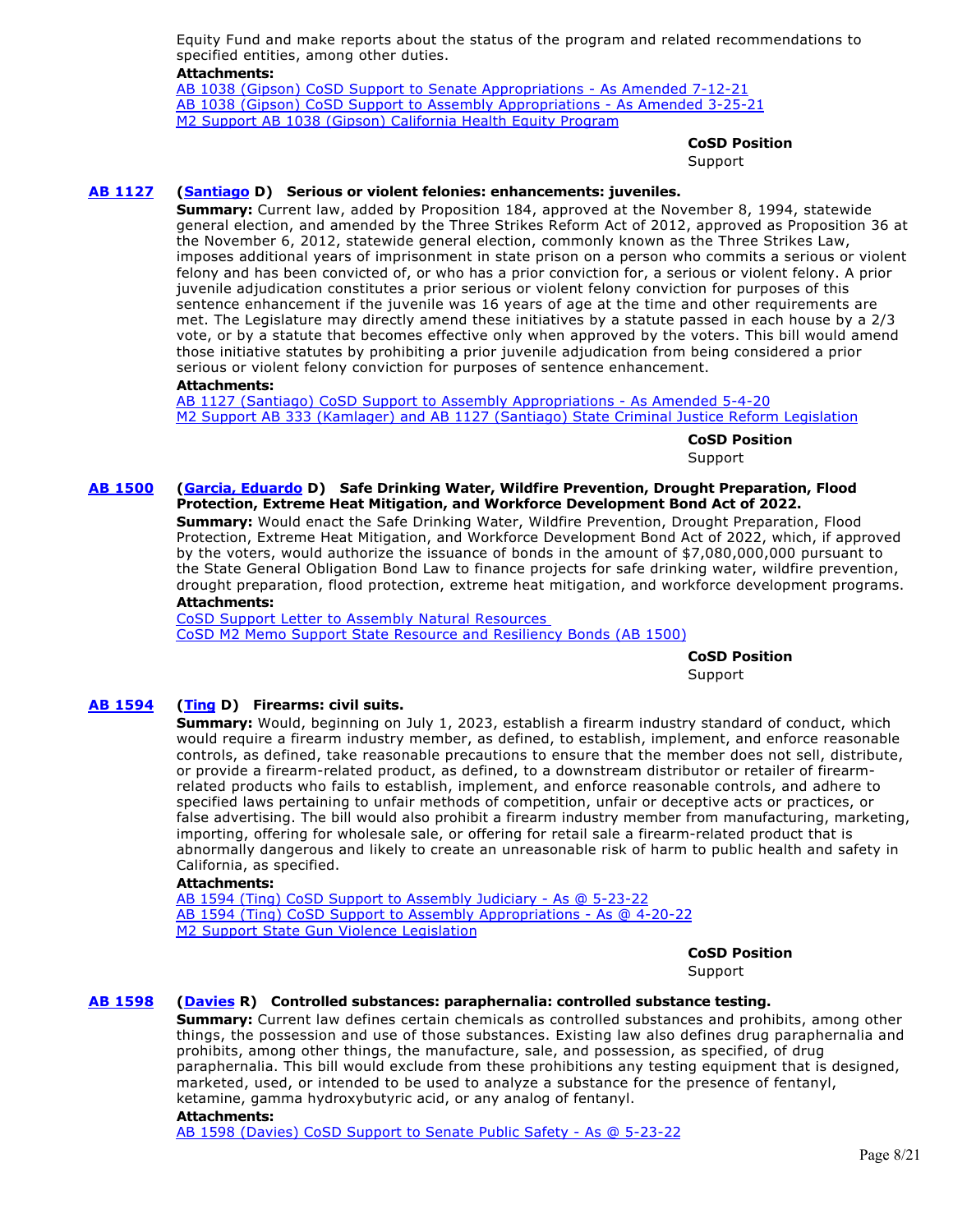**CoSD Position** 

Support

# **[AB 1618](https://ctweb.capitoltrack.com/public/publishbillinfo.aspx?bi=UP%2FCSzJnvS10XeeDdfkwQsL0RakYS1OXSyjVARI2rydWnM3QlkjuKU3DPWuyBGYe) [\(Aguiar-Curry](https://a04.asmdc.org/) D) Alzheimer's disease.**

**Summary:** Would require the State Department of Public Health to establish the Office of the Healthy Brain Initiative to conduct all department activities relating to Alzheimer's disease and to implement the action agenda items in the Healthy Brain Initiative, as defined. The bill would also, upon appropriation by the Legislature, require the office to establish a program in at least 10 local health jurisdictions, as specified, and award participating local health jurisdictions one-time grant funding, to develop local initiatives that are consistent with the Healthy Brain Initiative. The bill would require the office to conduct an evaluation of the program and produce a report describing best practices and making recommendations regarding which solutions and innovations are most feasible to replicate. The bill would require the office to provide a copy of the report to the Legislature by December 31, 2025, and to provide an updated copy of the report to the Legislature every 3 years thereafter.

#### **Attachments:**

[AB 1618 \(Aguiar-Curry\) CoSD Support to Senate Appropriations - As @ 6-13-22](https://ctweb.capitoltrack.com/public/publishviewdoc.ashx?di=hsDT15%2FPdaU1%2FSmkF8vv%2BsKrMBAnJQr5YJXsMlT8Hl4%3D) [AB 1618 \(Aguiar-Curry\) CoSD Support to Assembly Health - As Amended 3-8-22](https://ctweb.capitoltrack.com/public/publishviewdoc.ashx?di=zL%2Fn%2BQ2FQmZFdaWfTjHIypNw1QOmDUzyD8XbBXk5MiI%3D) [M2 Support AB 1618 \(Aguiar-Curry\) and SB 861 \(Limon\) Issues Affecting Older Adults](https://ctweb.capitoltrack.com/public/publishviewdoc.ashx?di=zL%2Fn%2BQ2FQmZFdaWfTjHIynBgh9b8a2BcrVIf0QSDiYk%3D)

**CoSD Position** 

Support

# **[AB 1621](https://ctweb.capitoltrack.com/public/publishbillinfo.aspx?bi=6jESKqjDpw7fkBH23Aya9dW8GNUUWUQ0N34F8SvtTk3LY29%2BXChT%2B%2B9FOq69fwNx) [\(Gipson](https://a64.asmdc.org/) D) Firearms: unserialized firearms.**

**Summary:** Current law defines a firearm precursor part as a component of a firearm that is necessary to build or assemble a firearm and is either an unfinished handgun frame or a specified unfinished receiver, receiver tube, or receiver flat. Under current law, commencing July 1, 2022, a firearm precursor part is required to be sold through a licensed firearm precursor part vendor, as specified. This bill would redefine a firearm precursor part as any forging, casting, printing, extrusion, machined body or similar article that has reached a stage in manufacture where it may readily be completed, assembled or converted to be used as the frame or receiver of a functional firearm, or that is marketed or sold to the public to become or be used as the frame or receiver of a functional firearm once completed, assembled or converted. This bill would extend the definition of a firearm to include a firearm precursor part for the purposes of most criminal and regulatory provisions related to the possession, sale, and transfer of a firearm, including provisions which do not apply to a frame or receiver under existing law. The bill would repeal provisions relating to the sale of firearm precursor parts through a licensed precursor part vendor, and would prohibit the sale, transfer, or possession of an unserialized firearm precursor part, except as specified.

#### **Attachments:**

[AB 1621 \(Gipson\) CoSD Support to Senate Public Safety - As @ 6-22-22](https://ctweb.capitoltrack.com/public/publishviewdoc.ashx?di=00nl8pGX4oCOpd3V6g4l5BMYm30NQQepsG%2FpGal0QPU%3D) [AB 1621 \(Gipson\) CoSD Support to Senate Appropriations - As @ 6-15-22](https://ctweb.capitoltrack.com/public/publishviewdoc.ashx?di=ZppYl7SozKd6%2BtTAFkbXoadHluA%2BHw6T3KM%2B5wGWlo8%3D) [AB 1621 \(Gipson\) CoSD Support to Assembly Appropriations - As @ 3-24-22](https://ctweb.capitoltrack.com/public/publishviewdoc.ashx?di=dk2cOjgLcbW0twq%2Bh2dz5%2B0%2BkqpHK6nEbOu0Fm9vXXk%3D) [M2 Support State Gun Violence Legislation](https://ctweb.capitoltrack.com/public/publishviewdoc.ashx?di=dk2cOjgLcbW0twq%2Bh2dz57bNKBCSADTMEjk3Z0fjrNI%3D)

**CoSD Position** 

Support

# **[AB 1640](https://ctweb.capitoltrack.com/public/publishbillinfo.aspx?bi=qHqoiquMddgbRN7m4Rq%2F2C7n9TFX8HbGe4f56W2xY9ia1gNcgkmdI2i1pOZC8ZrX) [\(Ward](https://a78.asmdc.org/) D) Office of Planning and Research: regional climate networks: regional climate adaptation and resilience action plans.**

**Summary:** Current law establishes the Integrated Climate Adaptation and Resiliency Program to be administered by the Office of Planning and Research to coordinate regional and local efforts with state climate adaptation strategies to adapt to the impacts of climate change, as prescribed. This bill would authorize eligible entities, as defined, to establish and participate in a regional climate network, as defined. The bill would require the office, through the program, to encourage the inclusion of eligible entities with land use planning and hazard mitigation planning authority into regional climate networks. The bill would authorize a regional climate network to engage in activities to address climate change, as specified.

#### **Attachments:**

[CoSD Support if Amended AB 1640\\_Letter to Asm. Ward](https://ctweb.capitoltrack.com/public/publishviewdoc.ashx?di=HvpOoixAxkZCpeMup4OGGTfUeFaa8ssBD%2B27e8T1nTw%3D) [M2 CoSD Support if Amended AB 1640 \(Ward\)](https://ctweb.capitoltrack.com/public/publishviewdoc.ashx?di=8toPknQ3nERdNX2PJGpu99lNoypoIkcMBwO4cW7ShQo%3D)

> **CoSD Position**  Support if

Amended

# **[AB 1675](https://ctweb.capitoltrack.com/public/publishbillinfo.aspx?bi=5sc8O%2FzkkdGvCarqHpxaB3IAbMK5jHuNTtSXX4U9mIi9G8R5egQ8sSoQCU1iXpkZ) [\(Ward](https://a78.asmdc.org/) D) Teacher credentialing: spouses of active duty members of the Armed Forces: expedited application process.**

**Summary:** Current law requires the Commission on Teacher Credentialing to establish standards for the issuance and renewal of credentials, certificates, and permits. Existing law establishes that a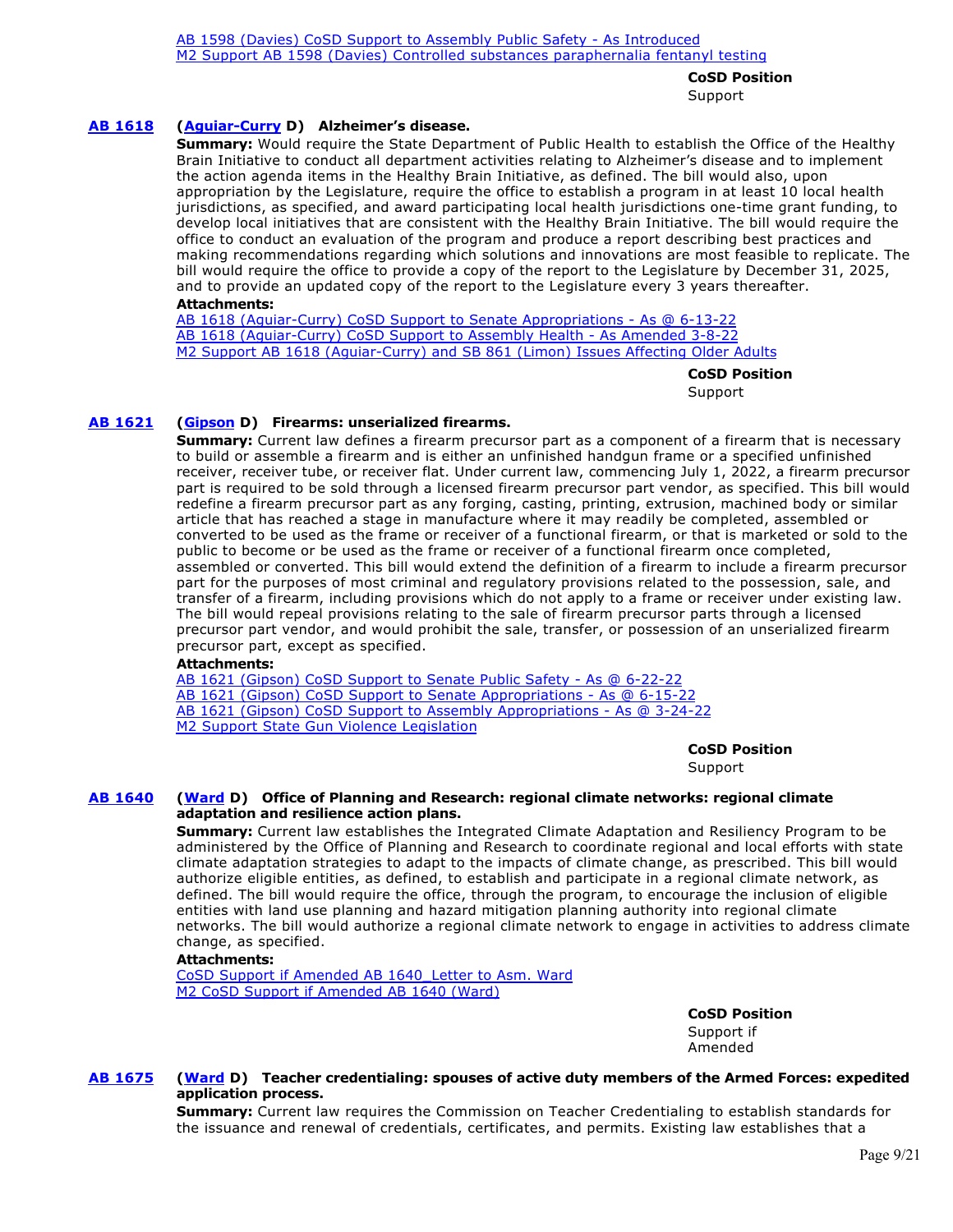preliminary teaching credential shall be valid for 5 years, pending completion of the clear credential program. Current law requires the commission to grant or deny a completed application for a credential within 7 days of the date that the commission received the application if the applicant supplies the commission with evidence that the applicant is married to, or in a domestic partnership or other legal union with, an active duty member of the Armed Forces of the United States who is assigned to a duty station in this state under official active duty military orders and holds a valid teaching credential in another state, district, or territory of the United States. This bill instead would require the commission to grant or deny a credential within 7 days of the date that the commission received a completed application if the applicant submits (1) evidence that the applicant is married to, or in a domestic partnership or other legal union with, an active duty member of the Armed Forces of the United States who is assigned to a duty station in this state under official active duty military orders, (2) proof of holding a valid, unexpired, professional-level teaching credential, as defined, and (3) fingerprints for purposes of conducting a criminal background check, as provided.

# **Attachments:**

[AB 1675 \(Ward\) CoSD Support to Assembly Education - As Introduced](https://ctweb.capitoltrack.com/public/publishviewdoc.ashx?di=zL%2Fn%2BQ2FQmZFdaWfTjHIyuX869s3sJgmQo7QVazBZG4%3D) [M2 Support AB 305 \(Maienschein\) and AB 1675 \(Ward\) Active Duty Military & Veterans](https://ctweb.capitoltrack.com/public/publishviewdoc.ashx?di=zL%2Fn%2BQ2FQmZFdaWfTjHIyvGs9JEc8s681T7ImdhSVjY%3D)

**CoSD Position** 

Support

# **[AB 1816](https://ctweb.capitoltrack.com/public/publishbillinfo.aspx?bi=D3XDMuBg%2BkiJaE5u1ovqBQX8Z6ORmHbGt2xwEwe5yoncA3CFeBxbKRhUSP%2FzVEeK) [\(Bryan](https://a54.asmdc.org/) D) Reentry Housing and Workforce Development Program.**

**Summary:** Current law establishes the Department of Housing and Community Development in the Business, Consumer Services, and Housing Agency and makes the department responsible for administering various housing programs throughout the state, including, among others, the Multifamily Housing Program, the Housing for a Healthy California Program, and the California Emergency Solutions Grants Program. Upon appropriation by the Legislature for this express purpose, this bill would require the department to create the Reentry Housing and Workforce Development Program, and would require the department to take specified actions to provide grants to applicants, as defined, for innovative or evidence-based housing, housing-based services, and employment interventions to allow people with recent histories of incarceration to exit homelessness and remain stably housed.

# **Attachments:**

[M2 Support AB 1816 \(Bryan\) Reentry Housing and Workforce Development Program](https://ctweb.capitoltrack.com/public/publishviewdoc.ashx?di=zL%2Fn%2BQ2FQmZFdaWfTjHIyqJhNKUSa4c4IHkyglhA3Zc%3D) [AB 1816 \(Bryan\) CoSD Support to Assembly HCD - As Introduced](https://ctweb.capitoltrack.com/public/publishviewdoc.ashx?di=zL%2Fn%2BQ2FQmZFdaWfTjHIyjmwOgw1jb5ZHCarBPAr3V4%3D)

**CoSD Position** 

Support

#### **[AB 1828](https://ctweb.capitoltrack.com/public/publishbillinfo.aspx?bi=76zhDgQOdVKImKXX%2BPtXJo3JkGAI8w6%2B97VeywLcQwj5lgAhJvQT%2F%2FdIj63unwL9) [\(Chen](https://ad55.asmrc.org/) R) CalFresh: income eligibility: basic allowance for housing.**

**Summary:** Would require the State Department of Social Services, on or before July 1, 2023, and annually thereafter, to submit a request for a federal waiver to exclude the basic allowance for housing provided to specified uniformed service members from countable income in the determination of eligibility and benefit level for purposes of receiving CalFresh benefits. The bill would, upon federal approval of the waiver, require the department, in consultation with the County Welfare Directors Association of California, advocates for CalFresh recipients, and the Military Department, to issue an all-county letter instructing counties on updated eligibility requirements and benefit calculations for uniformed service members receiving a basic allowance for housing. To the extent the bill would expand the duties of counties, the bill would impose a state-mandated local program.

# **Attachments:**

[M2 Support AB 1828 \(Archuleta\) and SB 950 \(Arambula\) CalFresh income eligibility basic allowance for](https://ctweb.capitoltrack.com/public/publishviewdoc.ashx?di=gNcqoaPKVNh584PFFMymm5pOHgu9MwaNTrp7DBB5gWI%3D) **housing** 

[AB 1828 \(Chen\) CoSD Support to Assembly Appropriations - As @ 3-28-22](https://ctweb.capitoltrack.com/public/publishviewdoc.ashx?di=gNcqoaPKVNh584PFFMymm%2FKlqOiKBWDia9yYdI6LvXw%3D)

**CoSD Position**  Support

#### **[AB 1900](https://ctweb.capitoltrack.com/public/publishbillinfo.aspx?bi=iPlV30JVOckWVN8KDSuiaBOFZIyqz5zE2c%2FJw7TXyTadsBKpIw0rr0w0mamPqpdi) [\(Arambula](https://a31.asmdc.org/) D) Medi-Cal: income level for maintenance.**

**Summary:** Current law establishes the Medi-Cal program, which is administered by the State Department of Health Care Services and under which qualified low-income individuals receive health care services. Current law requires the department to establish income levels for maintenance at the lowest levels that reasonably permit a medically needy person to meet their basic needs for food, clothing, and shelter, and for which federal financial participation will still be provided under applicable federal law. Under current law, for a single individual, the amount of the income level for maintenance per month is based on a calculation of 80% of the highest amount that would ordinarily be paid to a family of 2 persons, without any income or resources, under specified cash assistance provisions, multiplied by the federal financial participation rate, adjusted as specified. To the extent that any necessary federal authorization is obtained, and effective no sooner than January 1, 2024, this bill would increase the above-described income level for maintenance per month to be equal to the income limit for Medi-Cal without a share of cost for individuals who are 65 years of age or older or are disabled, generally totaling 138% of the federal poverty level. The bill would require the department to seek any necessary federal authorization for maintaining that income level for maintenance and would make conforming changes to related provisions. The bill would authorize the department to implement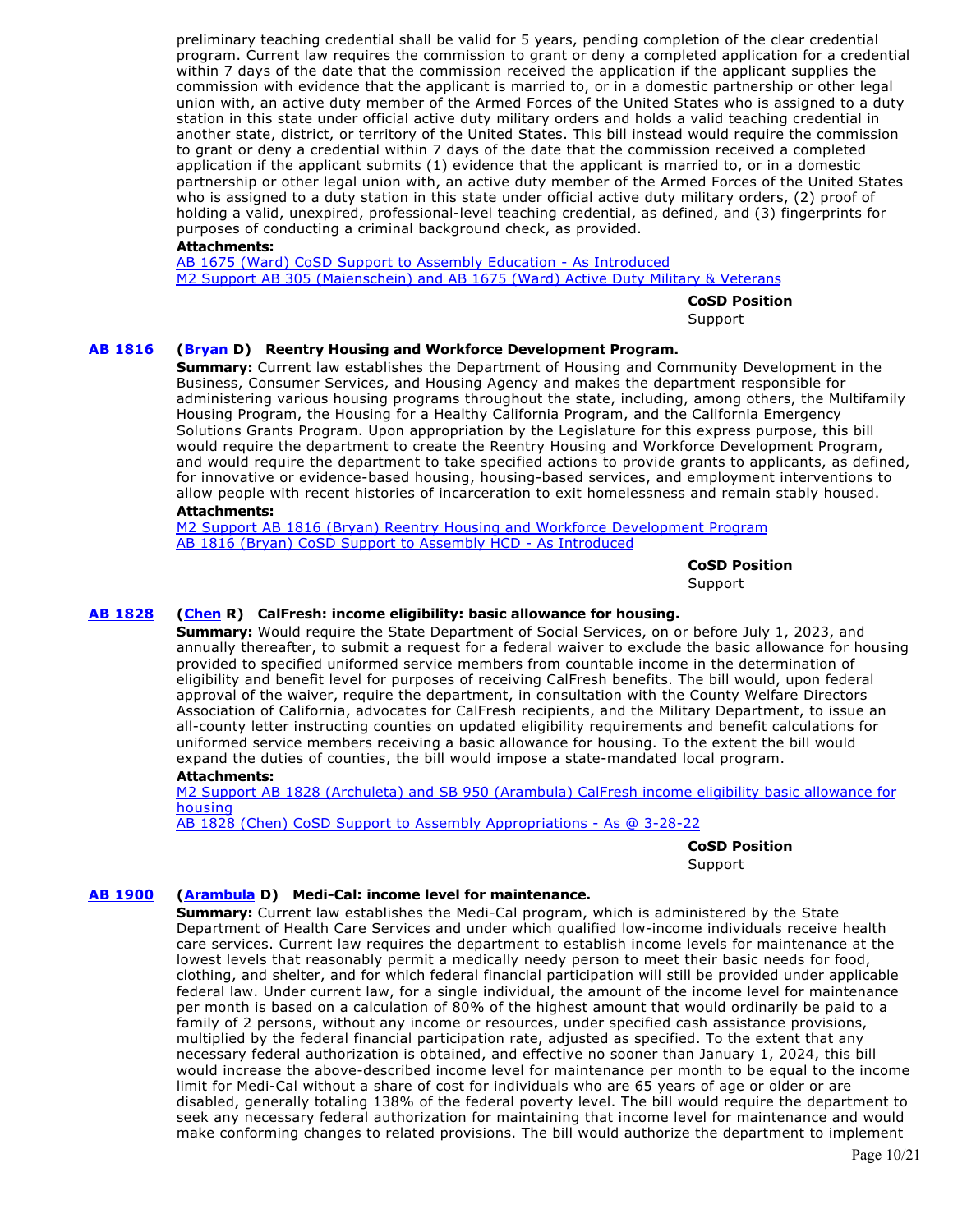those provisions by various means, including all-county letters, and would require the department to implement those changes by regulatory action within 2 years of the operation of the above-described increase.

#### **Attachments:**

[AB 1900 \(Arambula\) CoSD Support to Senate Appropriations - As @ 6-20-22](https://ctweb.capitoltrack.com/public/publishviewdoc.ashx?di=HvpOoixAxkZCpeMup4OGGZz5nC0gsTrc3JrU%2B5LTMMo%3D) [AB 1900 \(Arambula\) CoSD Support to Assembly Appropriations - As Introduced](https://ctweb.capitoltrack.com/public/publishviewdoc.ashx?di=ProOyGINQ2SH33vnmXYZRFkxZYCwvwAunRz7srCosmg%3D) [M2 Support AB 1900 \(Arambula\) and AB 2077 \(Calderon\) State Medi-Cal Legislation](https://ctweb.capitoltrack.com/public/publishviewdoc.ashx?di=2B74Y50euxz5mMBaxshBoDnUjxI4EKDBDSHrIgtwNQU%3D)

#### **CoSD Position**

**Support** 

# **[AB 1928](https://ctweb.capitoltrack.com/public/publishbillinfo.aspx?bi=TVa3e8kBS4UtjAC8WLaLbGgjoKLvA7aTJwRM7MoOlw5nfgNnT7gI%2FKOuu9cND19t) [\(McCarty](https://a07.asmdc.org/) D) Hope California: Secured Residential Treatment Pilot Program.**

**Summary:** Current law authorizes a court to grant pretrial diversion to a defendant in specified cases, including when the defendant is suffering from a mental disorder, specified controlled substances crimes, and when the defendant was, or currently is, a member of the United States military. This bill would, until January 1, 2026, authorize the Counties of San Joaquin, Santa Clara, and Yolo to develop, manage, staff, and offer a secured residential treatment pilot program, known as Hope California, for individuals suffering from substance use disorders (SUDs) who have been convicted of qualifying drugmotivated felony crimes, as specified.

# **Attachments:**

[AB 1928 \(McCarty\) CoSD Support to Assembly Appropriations - As @ 3-10-22](https://ctweb.capitoltrack.com/public/publishviewdoc.ashx?di=rpw8xmuFTHiifujD2xE25UP7eU7xy%2BGYiBt041ctBI4%3D) [M2 Support AB 1928 \(McCarty\) Hope California Secured Residential Treatment Pilot Program](https://ctweb.capitoltrack.com/public/publishviewdoc.ashx?di=y6O%2FhLgk8p4wCcwbKn%2B2CtkI3snS3nxMT6VFHwYzRcw%3D)

**CoSD Position** 

Support

# **[AB 1932](https://ctweb.capitoltrack.com/public/publishbillinfo.aspx?bi=QCdm%2BYAlPbm1mWJnGnKr%2Bp5kDlWJ7xdEsF5Z8uz5qfbkDoCsvTBNBJJNceCbCFOi) [\(Daly](https://a69.asmdc.org/) D) Public contracts: construction manager at-risk construction contracts.**

**Summary:** Current law authorizes, until January 1, 2023, a county, with approval of the board of supervisors, or a public entity, of which the members of the county board of supervisors make up the members of the governing body of that public entity, with the approval of its governing body, to utilize construction manager at-risk construction contracts for the erection, construction, alteration, repair, or improvement of any infrastructure, owned or leased by the county, subject to certain requirements, including that the method may only be used for projects that are in excess of \$1,000,000. This bill would extend those provisions until January 1, 2029, and would also make a nonsubstantive change. **Attachments:**

[AB 1932 \(Daly\) CoSD Support to Senate Governance and Finance - As Introduced 2-10-22](https://ctweb.capitoltrack.com/public/publishviewdoc.ashx?di=k1LWX3Kz%2FofleT7ulS%2FccpAgGa4rTIPMJvQOXNDxbzw%3D) [M2 Support AB 1932 \(Daly\) Public contracts construction manager at-risk construction contracts](https://ctweb.capitoltrack.com/public/publishviewdoc.ashx?di=BVl78kp1f%2FeQNzo9Vc%2F2c8n28UXWXrt%2FAGI8TaRzGPM%3D)

**CoSD Position** 

Support

# **[AB 1995](https://ctweb.capitoltrack.com/public/publishbillinfo.aspx?bi=AXAFmqc6TXFGhXuTcHwXcyS3thfnfvYMnVrdkAy3M%2BfrYCJ3L8L0F8WY3O%2FCoEYn) [\(Arambula](https://a31.asmdc.org/) D) Medi-Cal: premiums, contributions, and copayments.**

**Summary:** Current law requires that Medi-Cal benefits be provided to optional targeted low-income children, as defined, based on a certain income eligibility threshold. Current law also establishes the Medi-Cal Access Program, which provides health care services to a woman who is pregnant or in her postpartum period and whose household income is between certain thresholds, and to a child under 2 years of age who is delivered by a mother enrolled in the program, as specified. Current law also establishes a program under which certain employed persons with disabilities are eligible for Medi-Cal benefits based on income and other criteria. Existing law requires the department to exercise the option, available to the state under federal law, to impose specified monthly premiums, based on income level, for the above-described children and employed persons with disabilities. Existing law requires the department to determine schedules for subscriber contribution amounts for persons enrolled in the Medi-Cal Access Program. This bill would eliminate the premiums and subscriber contributions for the above-described populations.

#### **Attachments:**

[M2 Support AB 1995 \(Arambula\) and AB 2402 \(Rubio\) Preserving Medical Coverage](https://ctweb.capitoltrack.com/public/publishviewdoc.ashx?di=gNcqoaPKVNh584PFFMymm2PRyssRbjTZ%2BqHs2qTMGm4%3D) [AB 1995 \(Arambula\) CoSD Support to Assembly Appropriations - As @ 3-24-22](https://ctweb.capitoltrack.com/public/publishviewdoc.ashx?di=gNcqoaPKVNh584PFFMymm%2F8zTv1%2Fq0p5TiI2KbciXPA%3D)

**CoSD Position** 

Support

# **[AB 2077](https://ctweb.capitoltrack.com/public/publishbillinfo.aspx?bi=Ke%2FEg%2BvV5F4upTPUsEBul0incoPIxDyMN73EliW8LRlNzqV5awnxAonkzrVGYSez) [\(Calderon](https://a57.asmdc.org/) D) Medi-Cal: monthly maintenance amount: personal and incidental needs.**

**Summary:** Current law requires the State Department of Health Care Services to establish income levels for maintenance need at the lowest levels that reasonably permit a medically needy person to meet their basic needs for food, clothing, and shelter, and for which federal financial participation will still be provided under applicable federal law. In calculating the income of a medically needy person in a medical institution or nursing facility, or a person receiving institutional or noninstitutional services from a Program of All-Inclusive Care for the Elderly organization, the required monthly maintenance amount includes an amount providing for personal and incidental needs in the amount of not less than \$35 per month while a patient. Existing law authorizes the department to increase, by regulation, this amount as necessitated by increasing costs of personal and incidental needs. This bill would increase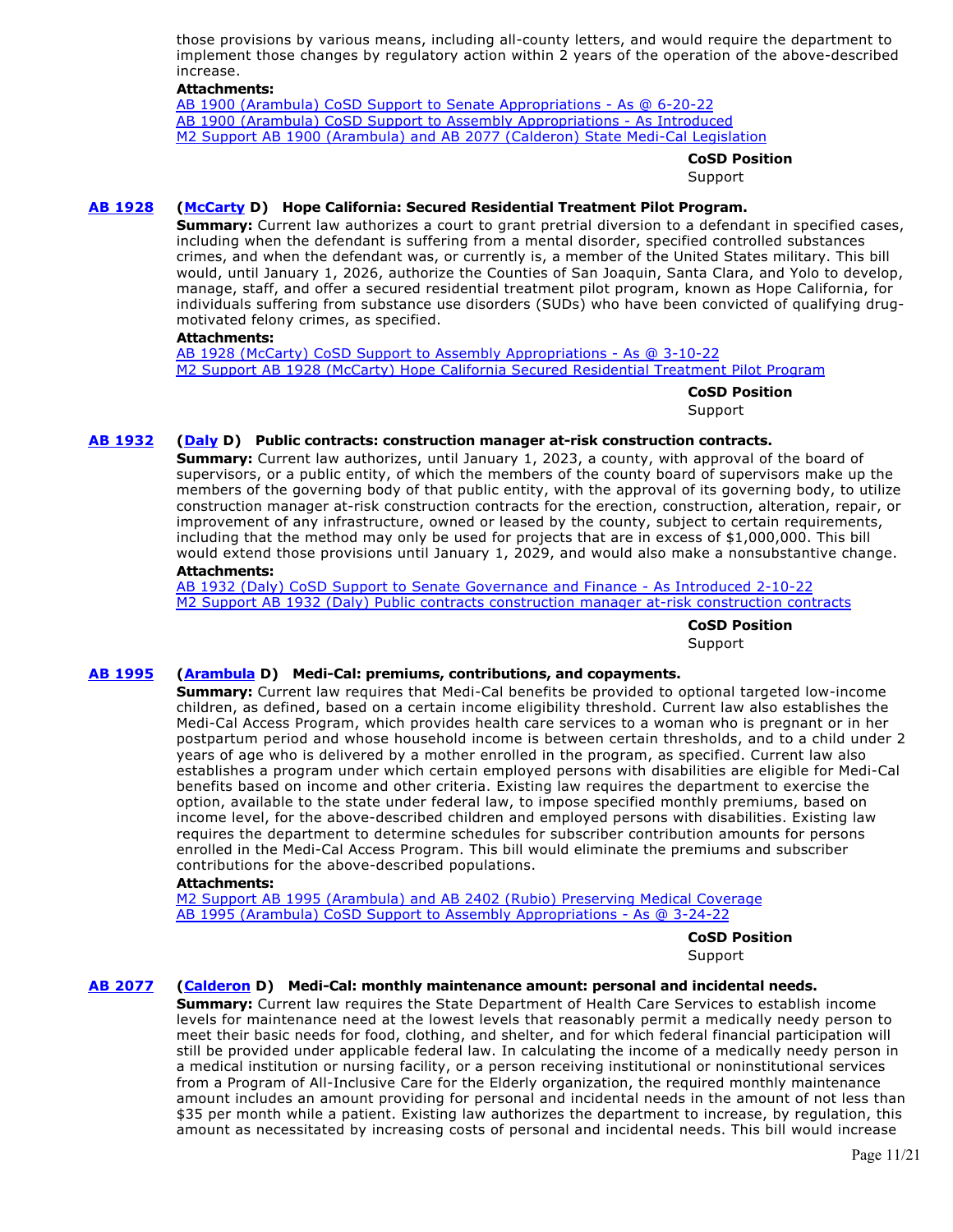the monthly maintenance amount for personal and incidental needs from \$35 to \$80. **Attachments:** [AB 2077 \(Calderon\) CoSD Support to Assembly Appropriations - As @ 3-24-22](https://ctweb.capitoltrack.com/public/publishviewdoc.ashx?di=ProOyGINQ2SH33vnmXYZRMC5Nv80D0sl4LjBrDGQKGM%3D) [M2 Support AB 1900 \(Arambula\) and AB 2077 \(Calderon\) State Medi-Cal Legislation](https://ctweb.capitoltrack.com/public/publishviewdoc.ashx?di=2B74Y50euxz5mMBaxshBoGYMjxm61kc9mB1knlDpIoU%3D)

**CoSD Position** 

Support

# **[AB 2120](https://ctweb.capitoltrack.com/public/publishbillinfo.aspx?bi=HKddcfrcmMUau9XVpkjA7%2FFTO3UKJ0thpfRXA5F0GVr%2Bvxg88pjUqRiG7JqwjcVn) [\(Ward](https://a78.asmdc.org/) D) Transportation finance: federal funding: bridges.**

**Summary:** Under current law, the purpose of the Bridge Reconstruction and Replacement Act is to implement the federal Special Bridge Replacement Program in California. The act authorizes boards of supervisors, city councils, and the Department of Transportation to do all things necessary and proper to secure federal aid under that federal program. The act authorizes the department to allocate to counties and cities federal funds received for approved bridge reconstruction or replacement projects in accordance with procedures promulgated by the Director of Transportation, as specified. Current law requires the California Transportation Commission, in allocating funds, and the department, in expending funds, for bridge replacement projects, to follow federal design standards, except as specified. This bill would instead provide that the purpose of the act is to implement the federal Highway Infrastructure Program. The bill would authorize the above-described entities to do all things necessary and proper to secure federal funds instead under the federal Highway Infrastructure Program.

#### **Attachments:**

[CoSD Support AB 2120 Letter to Asm. Ward](https://ctweb.capitoltrack.com/public/publishviewdoc.ashx?di=fMaeNClWgl1Wm4qu5B6hUt%2FJ4H8GIFA13u04DqCOg84%3D)  [M2 Memo CoSD Support AB 2120 \(Ward\) Transportation Finance: Federal Funding: Bridges](https://ctweb.capitoltrack.com/public/publishviewdoc.ashx?di=moi3OfyoRF1o%2Fo9k0dotk0xxhi4oXvpV9W7dTW%2BgmUw%3D)

**CoSD Position** 

Support

### **[AB 2214](https://ctweb.capitoltrack.com/public/publishbillinfo.aspx?bi=fzqkF3fj%2BameyumEVski3FnFgMuEyq2eRrw%2BkRxo7pNktomdoEUPcfkXQ359Xg3f) [\(Garcia, Cristina](https://a58.asmdc.org/) D) California Environmental Quality Act: schoolsites: acquisition of property: school districts, charter schools, and private schools.**

**Summary:** Current law requires the governing board of a school district, before acquiring title to property for a new schoolsite or for an addition to a present schoolsite, to give notice in writing of the proposed acquisition to the planning commission. Current law requires the planning commission to investigate the proposed site and submit a written report to the governing board of the school district, as provided. Current law prohibits the governing board from acquiring title to the property until the report of the planning commission has been received. This bill would impose those prohibitions, and related requirements, on the governing body of a charter school and the governing body of a private school, and would make the provisions relating to school districts also applicable to charter schools and private schools, as provided. The bill would apply the Phase I environmental assessment requirements to charter schools and private schools, without conditioning the requirements on the receipt of state funds.

#### **Attachments:**

[CoSD Support AB 2214 \(Garcia\) Asm. Floor Alert](https://ctweb.capitoltrack.com/public/publishviewdoc.ashx?di=doiPWNstzzy1q30AbChmPkI6Bf4YOcicWlRo6yf4tvo%3D) [CoSD Support Letter AB 2214 Asm. Education](https://ctweb.capitoltrack.com/public/publishviewdoc.ashx?di=xZfixjgBivNaLkYn28n5e73%2Biwy%2FAF3EsEjqqWVnQww%3D)  [M2 Support AB 2214 \(Garcia\)](https://ctweb.capitoltrack.com/public/publishviewdoc.ashx?di=4%2Fd1VarXdhZAhDXk%2BgGoHSTiDypQe7%2FMEAyhkLi7A%2FM%3D)

**CoSD Position** 

Support

# **[AB 2248](https://ctweb.capitoltrack.com/public/publishbillinfo.aspx?bi=b%2F21Hg76A%2FtNCOYO14P%2FUIgUyvlxgUfRcYT0NVRqWBUuIzALYbxZXEyij6rrUuTc) [\(Garcia, Eduardo](https://a56.asmdc.org/) D) Water quality: California-Mexico cross-border rivers.**

**Summary:** Would make \$100,000,000 available from the General Fund, upon appropriation by the Legislature in the annual Budget Act or another statute, to the California Environmental Protection Agency to address water quality problems arising in the rivers that come across the border from Mexico. Of that amount, the bill would make \$50,000,000 available for purposes consistent with the New River Water Quality, Public Health, and River Parkway Development Program and \$50,000,000 available for purposes consistent with water quality projects for the Tijuana River. The bill would require expenditures of the funding to be consistent with the work of the California Environmental Protection Agency Border Affairs Program to build collaboration with the federal government, the Republic of Mexico, the State of Baja California, and the Cities of Tijuana and Mexicali. The bill would require the State Water Resources Control Board and the California Environmental Protection Agency to consult and collaborate with the Legislature, as specified, on cross-border collaboration and the expenditure of the funding.

#### **Attachments:**

[CoSD Support AB 2248 \(Garcia\) Asm. Floor Alert](https://ctweb.capitoltrack.com/public/publishviewdoc.ashx?di=doiPWNstzzy1q30AbChmPpcPh5%2FK7Ztc6PwQcCPHu%2B4%3D) [CoSD Support Letter AB 2248 Asm. Water, Parks, and Wildlife](https://ctweb.capitoltrack.com/public/publishviewdoc.ashx?di=xZfixjgBivNaLkYn28n5ezTLnB1Yoro6MgE25BbL5mg%3D)  [M2 Support AB 2248 \(Garcia\)](https://ctweb.capitoltrack.com/public/publishviewdoc.ashx?di=4%2Fd1VarXdhZAhDXk%2BgGoHZQuWoBBBVm3ij502KwCG4U%3D)

> **CoSD Position**  Support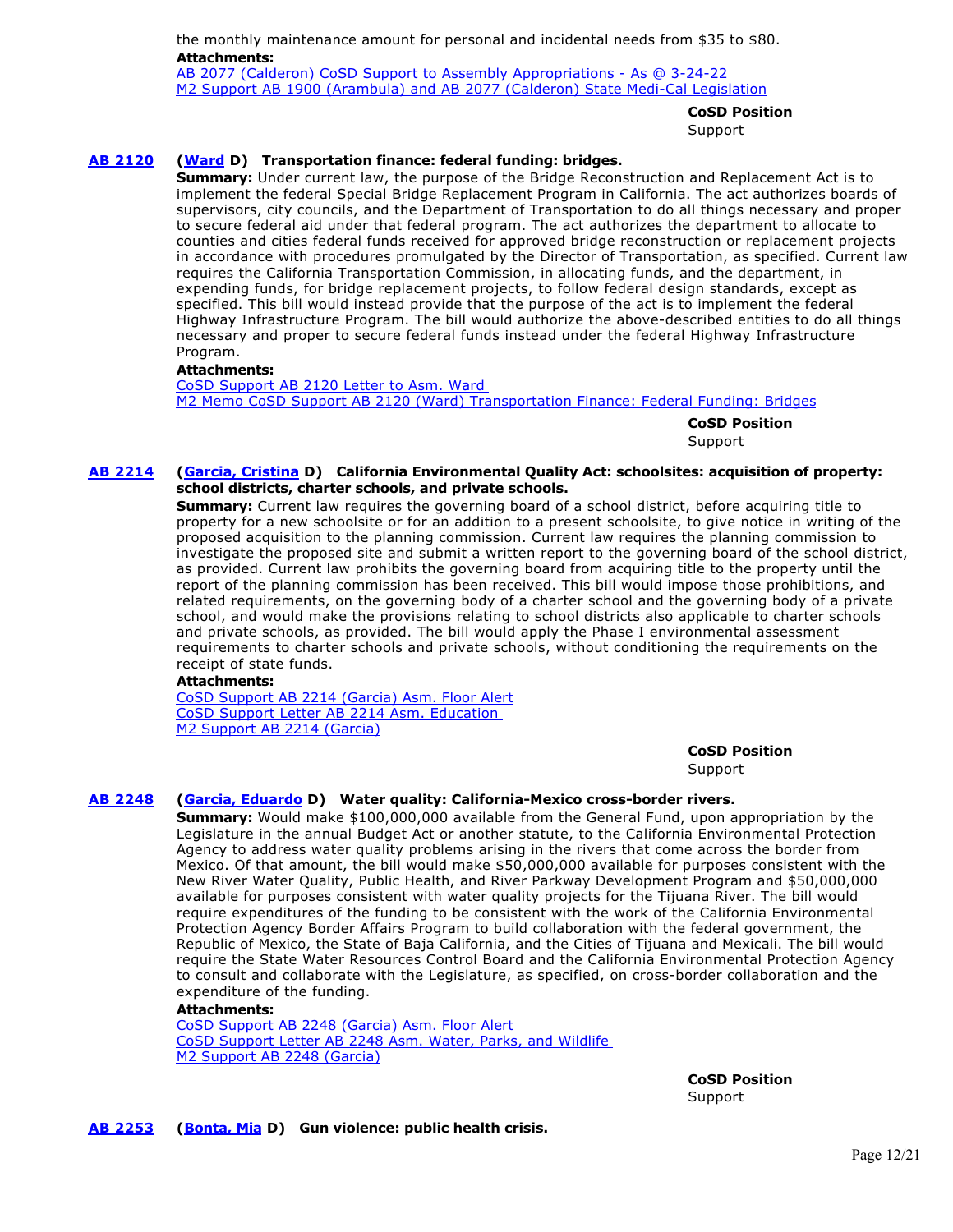**Summary:** Would declare that it is established policy of the state that gun violence is required to be recognized and addressed as a public health crisis, as specified. The bill would require all relevant state agencies, including the Department of Justice, to consider this state policy when revising, adopting, or establishing polices, regulations, and grant criteria, or making any expenditures related to the prevention of gun violence and increasing community safety. The bill would also create the Office of Gun Violence Prevention within the Department of Justice with the goal of developing a strategy, through collaboration with the Board of State and Community Corrections and other specified community members, to identify causes of gun violence in communities and to incorporate a public health approach to improve social determinants of health for communities most affected by gun violence. The bill would require the Office of Gun Violence Prevention to create a plan of action for how the Department of Justice and Board of State and Community Corrections will incorporate a public health approach to their gun violence prevention-related programs and services. The bill would require the office to submit the plan to the Legislature no later than July 1, 2023.

# **Attachments:**

[AB 2253 \(Bonta\) CoSD Support to Assembly Appropriations - As @ 4-28-22](https://ctweb.capitoltrack.com/public/publishviewdoc.ashx?di=dk2cOjgLcbW0twq%2Bh2dz5wyU%2FtDTVI3ausAwC07G20w%3D) [M2 Support State Gun Violence Legislation](https://ctweb.capitoltrack.com/public/publishviewdoc.ashx?di=dk2cOjgLcbW0twq%2Bh2dz5yUm0MOrTNb45rnhS1qPB1s%3D)

**CoSD Position** 

Support

# **[AB 2262](https://ctweb.capitoltrack.com/public/publishbillinfo.aspx?bi=RiTgEtQUzQtdybZKdO%2B4FJfjmzI8ZqbYqP2dv8Nz13czYClj%2FIbTjjBVRRwgv%2BN8) [\(Calderon](https://a57.asmdc.org/) D) In-home supportive services: needs assessment.**

**Summary:** Current law establishes the In-Home Supportive Services (IHSS) program, administered by the State Existing law establishes the In-Home Supportive Services (IHSS) program, administered by the State Department of Social Services and counties, under which qualified aged, blind, and disabled persons are provided with services in order to permit them to remain in their own homes. Current law requires a county welfare department to assess each recipient's continuing monthly need for in-home supportive services at varying intervals as necessary, but at least once every 12 months. Current law authorizes the county to extend an assessment for up to 6 months beyond the regular 12-month period if the county documents that certain conditions exist, including that the recipient has had at least one reassessment since the initial program intake assessment and there has not been a known change in the recipient's supportive service needs within the previous 24 months. This bill would eliminate the authority of the county to extend the annual assessment beyond 12 months and, instead, would require the department to establish an alternative annual reassessment process for recipients with stable needs.

#### **Attachments:**

[AB 2262 \(Calderon\) CoSD Support to Assembly Appropriations - As Introduced](https://ctweb.capitoltrack.com/public/publishviewdoc.ashx?di=dk2cOjgLcbW0twq%2Bh2dz56gl7Lk6IpjDdb5LPQ6IwBA%3D) [M2 Support AB 2262 \(Calderon\) In-home supportive services needs assessment](https://ctweb.capitoltrack.com/public/publishviewdoc.ashx?di=dk2cOjgLcbW0twq%2Bh2dz58A7AQ8AqQ7w5j8MHSJrhYE%3D)

> **CoSD Position**  Support

# **[AB 2343](https://ctweb.capitoltrack.com/public/publishbillinfo.aspx?bi=Pun19Ilc4gbO0uRdmaFuF3w80P%2BVND8nR6Scf2iXg23R6jngyB3PazvvSHfNKrAs) [\(Weber, Akilah](https://a79.asmdc.org/) D) Board of State and Community Corrections.**

**Summary:** Current law establishes the Board of State and Community Corrections to provide statewide leadership, coordination, and technical assistance to promote effective state and local efforts and partnerships in California's adult and juvenile criminal justice system. The duties of the board, among others, include establishing standards for local correctional facilities and correctional officers. Under current law, the board is composed of 13 members, as specified. This bill would, commencing July 1, 2023, add 2 additional members to the board, a licensed health care provider and a licensed mental health care provider, each appointed by the Governor, subject to confirmation by the Senate.

#### **Attachments:**

[AB 2343 \(Weber\) CoSD Co-Sponsor to Senate Public Safety - As @ 4-19-22](https://ctweb.capitoltrack.com/public/publishviewdoc.ashx?di=VVp%2BXtQ%2BCi%2FTbLBvPuMCfWFapG1yAxLqJcxNdc7rlTA%3D) [AB 2343 \(Weber\) CoSD Support Floor Alert to Assembly - As @ 4-19-22](https://ctweb.capitoltrack.com/public/publishviewdoc.ashx?di=BVl78kp1f%2FeQNzo9Vc%2F2c7h4E%2FIrPaIjph5EBpwPxoI%3D) [AB 2343 \(Weber\) CoSD Co-Sponsor to Assembly Public Safety - As @ 4-19-22](https://ctweb.capitoltrack.com/public/publishviewdoc.ashx?di=BpkCXDmbOA2WWkB%2BifGA546NY%2FtFZqJM4fvaLQAAY%2Bk%3D) [M2 Support AB 2343 \(Weber\) Board of State and Community Corrections](https://ctweb.capitoltrack.com/public/publishviewdoc.ashx?di=gNcqoaPKVNh584PFFMymmwpRP0J05uIWgdsVwsiw%2FKE%3D) [AB 2343 \(Weber\) CoSD Support to Assembly Public Safety - As @ 3-17-22](https://ctweb.capitoltrack.com/public/publishviewdoc.ashx?di=gNcqoaPKVNh584PFFMymmz4TkiJnAQki39aDaBL8%2BMw%3D)

#### **CoSD Position**

Co-Sponsor/Support

# **[AB 2402](https://ctweb.capitoltrack.com/public/publishbillinfo.aspx?bi=itBP7yYfKu0bOmFCL7xDkGYiuKNpEgUxC5OGbFczaPscuThJsl2kR1Pzl9P0S98M) [\(Rubio, Blanca](https://a48.asmdc.org/) D) Medi-Cal: continuous eligibility.**

**Summary:** Would prohibit the redetermination of Medi-Cal eligibility before the child reaches 5 years of age, unless the department or county possesses facts indicating that the family has requested the child's voluntary disenrollment, the child is deceased, the child is no longer a state resident, or the child's original enrollment was based on a state or county error or on fraud, abuse, or perjury, as specified. The bill would condition implementation of these provisions on receipt of any necessary federal approvals and, except as specified, on the availability of federal financial participation. **Attachments:**

# [AB 2402 \(Rubio\) CoSD Support to Senate Appropriations - As @ 6-27-22](https://ctweb.capitoltrack.com/public/publishviewdoc.ashx?di=zOZWG1Gfhxmp2yp9Zqex8DcRMdGYY8pqA51UagGhDII%3D) [M2 Support AB 1995 \(Arambula\) and AB 2402 \(Rubio\) Preserving Medical Coverage](https://ctweb.capitoltrack.com/public/publishviewdoc.ashx?di=gNcqoaPKVNh584PFFMymm3iX2j4yJvHB4QI4WXRkWtw%3D)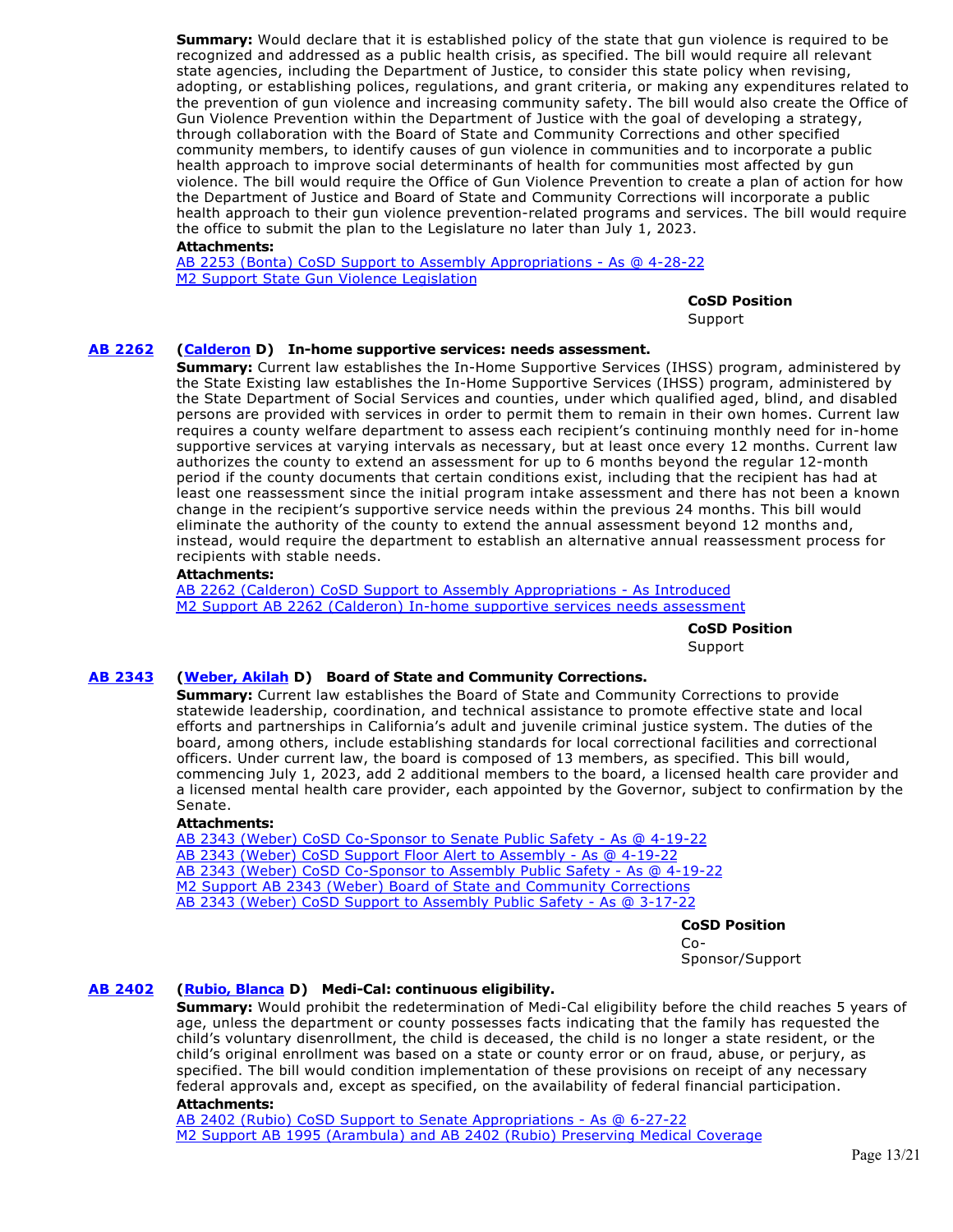**CoSD Position**  Support

### **[AB 2421](https://ctweb.capitoltrack.com/public/publishbillinfo.aspx?bi=bU7v6AHaqsK5bxo34XDpf97zQ7YM7gw9adRug6Cy0oO4scRikx75xsTvsBUyASYe) [\(Rubio, Blanca](https://a48.asmdc.org/) D) Water: unlicensed cannabis cultivation.**

**Summary:** Current law makes it unlawful to deposit, permit to pass, or place where it can pass, specified pollutants into the waters of this state, including any substance or material deleterious to fish, plant life, mammals, or bird life. A violation of this provision is a crime under the Fish and Game Code. Current law also subjects a violation of that provision to a civil penalty of no more than \$25,000 for each violation and an additional civil penalty of no more than \$10 for each gallon or pound of material discharged, and requires the civil action to be brought by the Attorney General upon complaint by the Department of Fish and Wildlife or by the district attorney or city attorney in the name of the people of the State of California. Current law provides that a specified affirmative defense to a violation of the criminal provision does not apply to an action for civil penalties or injunctive relief pursuant to that civil provision. This bill would provide that the specified affirmative defense to a violation of the criminal provision also does not apply in any other civil action that alleges a violation resulting from unlicensed cannabis cultivation.

#### **Attachments:**

[CoSD Support AB 2421\\_Letter to Author](https://ctweb.capitoltrack.com/public/publishviewdoc.ashx?di=SNX3xRFhgOoGq%2BGCOXZrT8HqtMXeQzR1JqKzp9y%2B7Pc%3D) [M2 Support AB 2421 \(Rubio\) Water: Unlicensed Cannabis Cultivation](https://ctweb.capitoltrack.com/public/publishviewdoc.ashx?di=ZppYl7SozKd6%2BtTAFkbXoSCVbrJb2HgH49eoxISOgDw%3D)

> **CoSD Position**  Support

#### **[AB 2440](https://ctweb.capitoltrack.com/public/publishbillinfo.aspx?bi=M6MR5meXQZNeZGatVe6k1zOpbDavHyPkEsScKfg6TQQ6T1RgjFqDvOkx2gH8cUgh) [\(Irwin](https://a44.asmdc.org/) D) Responsible Battery Recycling Act of 2022.**

**Summary:** Would make the Rechargeable Battery Recycling Act of 2006 and the Cell Phone Recycling Act of 2004 inoperative as of September 30, 2026, and would repeal those acts as of January 1, 2027. **Attachments:**

[CoSD Support AB 2440 \(Irwin\) Asm. Floor Alert](https://ctweb.capitoltrack.com/public/publishviewdoc.ashx?di=doiPWNstzzy1q30AbChmPjT02PDm1lwQvnaQrw4qNXI%3D) [CoSD Support Letter AB 2440 Asm. Approps](https://ctweb.capitoltrack.com/public/publishviewdoc.ashx?di=QKICl6wirv2sEz2BIb4An9FyqUUvH8TMEPl5mhKcP3Y%3D)  [M2 Support AB 2440 & SB 1215 Responsible Battery Recycling Act of 2022](https://ctweb.capitoltrack.com/public/publishviewdoc.ashx?di=ProOyGINQ2SH33vnmXYZRAidIAW%2Bwz4AuhLsvwH1SHk%3D)

**CoSD Position** 

# Support

# **[AB 2517](https://ctweb.capitoltrack.com/public/publishbillinfo.aspx?bi=dRHTjALDG3sRt2l%2F%2Bz7sY9aAIlj0a0jugxQbfwBcZVhnoIsYVlRU2A1rI0joBXg7) [\(Bonta, Mia](https://a18.asmdc.org/) D) California Coordinated Neighborhood and Community Services Grant Program.**

**Summary:** Current law requires the Department of Community Services and Development to, among other things, plan and evaluate strategies for overcoming poverty in the state, mobilize resources in support of antipoverty and community services programs, and administer public and private funds designed to support antipoverty programs that are not currently administered by other departments. This bill, the It Takes a Village Act of 2022, subject upon an appropriation in the annual Budget Act or another statute for these purposes, would establish the California Coordinated Neighborhood and Community Services Grant Program to be administered by the State Department of Social Services or another department within the California Health and Human Services Agency. The bill would require the department to grant awards on a competitive basis to eligible entities that are Promised Neighborhoods, other community-based networks, or multineighborhood regional cradle-to-career networks, as those terms are defined, to either implement a comprehensive, integrated continuum of cradle-to-career solutions at the neighborhood level or support the civic infrastructure and backbone of cradle-to-career networks that support their network partners to accomplish systems change. The bill would define "cradle-to-career" to mean a system of integrated services that begins before birth and leads to appropriate postsecondary success, including academic, occupational, and independent living, that benefits the individual and community as a whole.

#### **Attachments:**

[AB 2517 \(Bonta\) CoSD Support to Senate Appropriations - As @ 6-22-22](https://ctweb.capitoltrack.com/public/publishviewdoc.ashx?di=00nl8pGX4oCOpd3V6g4l5JmUs1FRIsgSa7kAToo70%2F0%3D) [AB 2517 \(Bonta\) CoSD Support to Senate Human Services - As @ 6-13-22](https://ctweb.capitoltrack.com/public/publishviewdoc.ashx?di=hsDT15%2FPdaU1%2FSmkF8vv%2Bg%2FI2Q4pOrqXv%2B%2FBrSqzqXM%3D) [AB 2517 \(Bonta\) CoSD Support to Assembly Human Services - As @ 4-19-22](https://ctweb.capitoltrack.com/public/publishviewdoc.ashx?di=BpkCXDmbOA2WWkB%2BifGA5x2CtbTWYt5lyCp8MP9neDY%3D) [AB 2517 \(Bonta\) CoSD Support to Assembly Human Services - As Introduced](https://ctweb.capitoltrack.com/public/publishviewdoc.ashx?di=%2FZo6xBrqs2OmN9yNB9LYUbb6Z6c54%2FJSBca3XQK193Y%3D) [M2 Support AB 2517 \(Bonta\) California Coordinated Neighborhood and Community Services Grant](https://ctweb.capitoltrack.com/public/publishviewdoc.ashx?di=GOr7nt493lbY3ixeXM5BM5QusK5JRRj5siYkgyr5f8c%3D) Program

#### **CoSD Position**

Support

#### **[AB 2571](https://ctweb.capitoltrack.com/public/publishbillinfo.aspx?bi=CAZkYZHUFPtv4h8bTnf6IzXwow9GwkKUDrkSX3CuvP7r%2FzIceDIVPqk1vgFYM6vd) [\(Bauer-Kahan](https://a16.asmdc.org/) D) Firearms: advertising to minors.**

**Summary:** Would prohibit a firearm industry member, as defined, from advertising or marketing any firearm-related product, as defined, in a manner that is designed, intended, or reasonably appears to be attractive to minors. The bill would also prohibit a firearm industry member from using, disclosing, or compiling a minor's personal information if it is intended to market or advertise a firearm to that minor, as specified. The bill would impose a civil penalty of up to \$25,000 for each violation of these provisions, and would authorize a person harmed by a violation to bring suit to recover any damages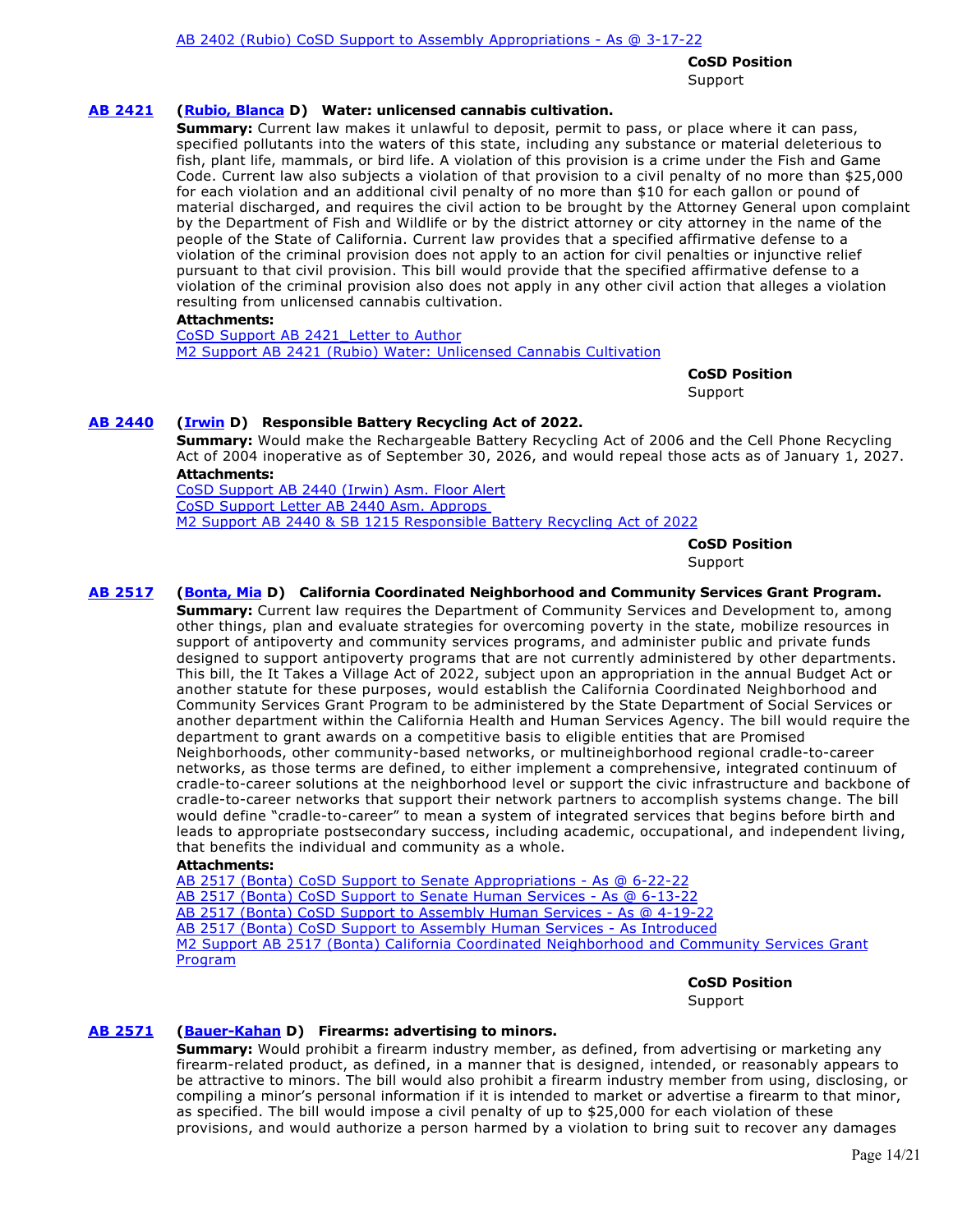suffered, as specified. The bill would make each copy or republication of marketing or advertising prohibited by these provisions a separate violation. The bill would declare that its provisions are severable, as specified.

# **Attachments:**

[AB 2571 \(Bauer-Kahan\) CoSD Support to Senate Appropriations - As @ 6-15-22](https://ctweb.capitoltrack.com/public/publishviewdoc.ashx?di=ZppYl7SozKd6%2BtTAFkbXoZ9NDjAP9MKbbMghAYZm3X4%3D) [AB 2571 \(Bauer-Kahan\) CoSD Support to Assembly Appropriations - As @ 4-27-22](https://ctweb.capitoltrack.com/public/publishviewdoc.ashx?di=dk2cOjgLcbW0twq%2Bh2dz5wRshna7FB46IHqfSgJNY6A%3D) [M2 Support State Gun Violence Legislation](https://ctweb.capitoltrack.com/public/publishviewdoc.ashx?di=dk2cOjgLcbW0twq%2Bh2dz53egRSAK1Wh68pVW09M3psE%3D)

#### **CoSD Position**

**Support** 

#### **[AB 2579](https://ctweb.capitoltrack.com/public/publishbillinfo.aspx?bi=5pnSXduwGMp1rZivF9pP1DGQlETg4tVBjWJohdoGW1uEsx2dX1J8om5T3ElR9WDK) [\(Bennett](https://a37.asmdc.org/) D) Child welfare: intensive family finding.**

**Summary:** Would require county placing agencies, to the extent that funding is available and provided, to implement model practices for intensive family finding and support for foster children, children detained but not adjudicated, and candidates for foster care. The bill would require a county, as a condition of receiving funds for this purpose, to submit a county plan to the department that describes, among other things, the population to be served and the expected outcomes and method for tracking outcomes. The bill would require the county plan to be automatically approved if it complies with those requirements and would require the State Department of Social Services to notify a county within 14 business days of receiving the county plan of any required changes to, or additional information needed for, the county plan. The bill would require counties receiving funds pursuant to these provisions to track and report outcomes achieved through the use of the funds. The bill would authorize the department to implement these provisions through all-county letters or similar written instructions.

#### **Attachments:**

[AB 2579 \(Bennett\) CoSD Support to Assembly Appropriations - As Introduced](https://ctweb.capitoltrack.com/public/publishviewdoc.ashx?di=ProOyGINQ2SH33vnmXYZRMnrWuiooBoABPVMHtV%2BZQE%3D) [M2 Support AB 2579 \(Bennett\) Child welfare intensive family finding](https://ctweb.capitoltrack.com/public/publishviewdoc.ashx?di=2B74Y50euxz5mMBaxshBoLrw6%2B5MRWELV6WZletfJJQ%3D)

**CoSD Position** 

Support

#### **[AB 2610](https://ctweb.capitoltrack.com/public/publishbillinfo.aspx?bi=15cdFn8hxXjeF0Fk%2FIfSvLOIbrj8XaLuXkP43OTBlc7nmxq3tUHzM9VITjRvVWr%2B) [\(Friedman](https://a43.asmdc.org/) D) Wildlife Conservation Board: ecologically sensitive vegetation management: wildfire risk reduction.**

**Summary:** The Wildlife Conservation Law of 1947 establishes the Wildlife Conservation Board in the Department of Fish and Wildlife. Current law requires the board to determine the areas in the state that are most essential and suitable for wildlife production and preservation and that will provide suitable recreation, and to determine those lands in the state that are suitable for specified wildliferelated purposes. This bill would express the intent of the Legislature to encourage ecologically sensitive vegetation management practices for the purpose of maintaining ecological health and strengthening biodiversity while mitigating wildfire risk through fuel load reduction.

#### **Attachments:**

[CoSD Support Letter AB 2610 Asm. Approps](https://ctweb.capitoltrack.com/public/publishviewdoc.ashx?di=QKICl6wirv2sEz2BIb4AnyGI6AlbBgz33ZFEp%2BIA1uQ%3D) [M2 Support AB 2610 \(Friedman\) Wildlife Conservation Board](https://ctweb.capitoltrack.com/public/publishviewdoc.ashx?di=ProOyGINQ2SH33vnmXYZRAryLqGYDAFmOJe5Wq0Uj%2BM%3D)

**CoSD Position** 

Support

# **[AB 2748](https://ctweb.capitoltrack.com/public/publishbillinfo.aspx?bi=PT9zy4HagC4tnaElwxAs%2FzjiSk1XjMeh3qlVNUj8oEFysBdB3CP%2B2OsKgorm6SU1) [\(Holden](https://a41.asmdc.org/) D) Telecommunications: Digital Equity in Video Franchising Act of 2022.**

**Summary:** Would revise and recast the Digital Infrastructure and Video Competition Act of 2006 to, among other things, (1) rename the act as the Digital Equity in Video Franchising Act of 2022, (2) revise the definition of "gross revenue" for purposes of calculating the franchise fee for a local jurisdiction, (3) require a franchise applicant to submit a description of the households that are known to be unserved in the video service area footprint that is proposed by the applicant, (4) establish the policy of the state that subscribers and potential subscribers of a state video franchiseholder should benefit from equal access, as defined, to service within the service area and prohibit a cable operator or video service provider that has been granted a state franchise from denying equal access to service to any group of potential residential subscribers because of the income of the residents in the local area in which the group resides, and (5) repeal the maximum amount of fine that could be assessed for a violation of the equal access requirement.

#### **Attachments:**

[CoSD Support AB 2748 Letter to S. Energy, Utilities and Communications Committee](https://ctweb.capitoltrack.com/public/publishviewdoc.ashx?di=%2Ba2r%2FRf9cYbbDbvihP%2FCBfSKU8YD%2BYNqod8BhFeUFyM%3D) [M2 CoSD Support Digital Equity in Video Franchising Act of 2022](https://ctweb.capitoltrack.com/public/publishviewdoc.ashx?di=%2Ba2r%2FRf9cYbbDbvihP%2FCBefTD8qGQ6DGyL7jrWCYSHs%3D)

**CoSD Position** 

Support

# **[SB 4](https://ctweb.capitoltrack.com/public/publishbillinfo.aspx?bi=7iw%2BoOphomO2e09sMbxh80OZqP6MfeapLcUAx7GcmMSoR%2B1Lx%2FWtSYwkmi8XFjSL) [\(Gonzalez](https://sd33.senate.ca.gov/) D) Communications: California Advanced Services Fund.**

**Summary:** Would require the Governor's Office of Business and Economic Development to coordinate with other relevant state and local agencies and national organizations to explore ways to facilitate streamlining of local land use approvals and construction permit processes for projects related to broadband infrastructure deployment and connectivity.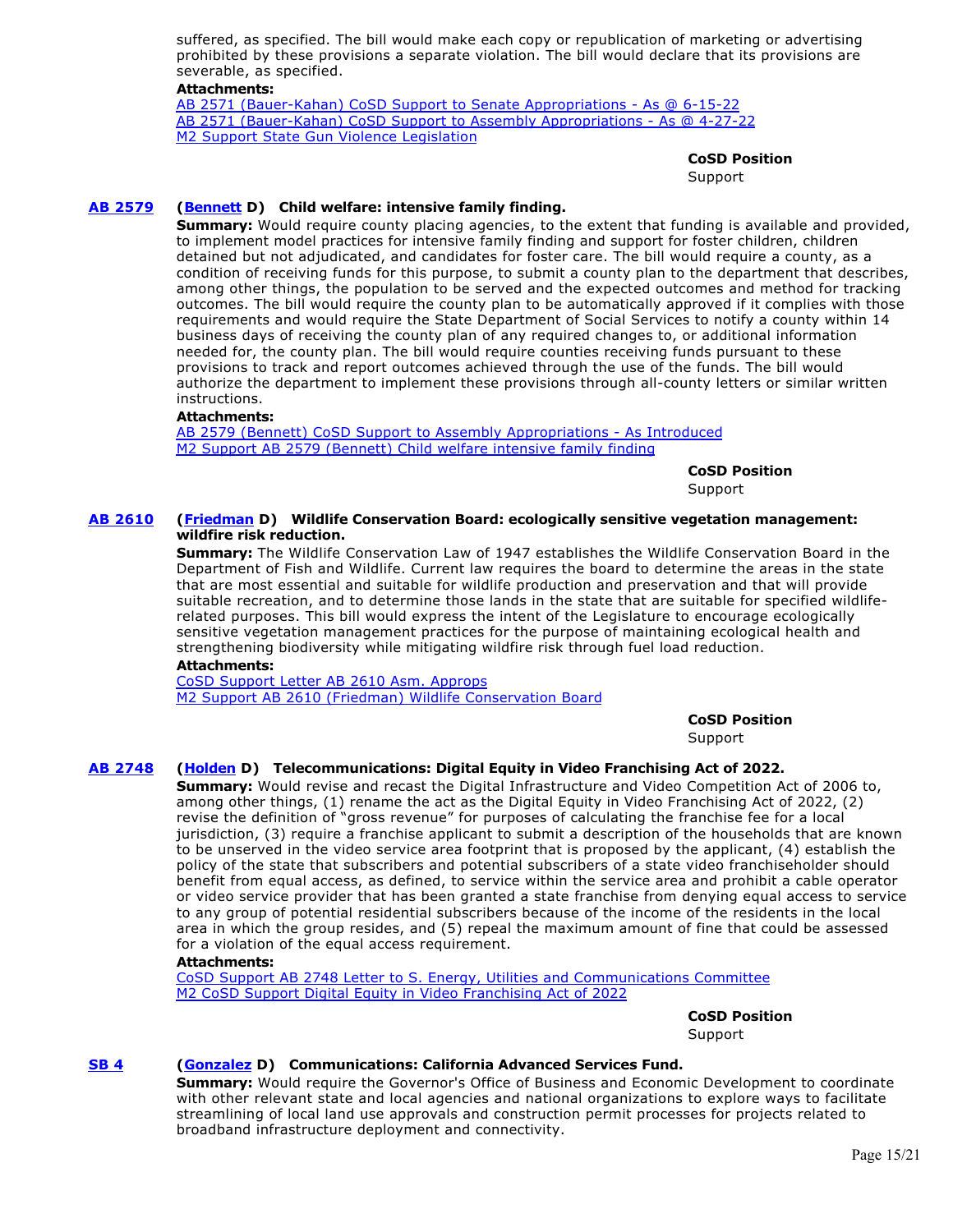**CoSD Position** 

Support

# **[SB 17](https://ctweb.capitoltrack.com/public/publishbillinfo.aspx?bi=amTl9TNiTnhtp60E0pCqoSssAS5A9KjbEJjcxFY%2BCKuHF%2FVZeqZ3TyvBAHHGn1mB) [\(Pan](http://sd06.senate.ca.gov/) D) Office of Racial Equity.**

**Summary:** Would, until January 1, 2029, would establish in state government an Office of Racial Equity, an independent public entity not affiliated with an agency or department, governed by a Racial Equity Advisory and Accountability Council. The bill would authorize the council to hire an executive director to organize, administer, and manage the operations of the office. The bill would task the office with coordinating, analyzing, developing, evaluating, and recommending strategies for advancing racial equity across state agencies, departments, and the office of the Governor. The bill would require the office, in consultation with state agencies, departments, and public stakeholders, as appropriate, to develop a statewide Racial Equity Framework that includes a strategic plan with policy and inclusive practice recommendations, guidelines, goals, and benchmarks to reduce racial inequities, promote racial equity, and address individual, institutional, and structural racism.

# **Attachments:**

[SB 17 \(Pan\) CoSD Support to Assembly Appropriations - As Amended 7-1-21](https://ctweb.capitoltrack.com/public/publishviewdoc.ashx?di=SdzwosslU6Z7AgeT7XziaA0D84Mm%2BgErfkyQ2tolJss%3D) [SB 17 \(Pan\) CoSD Support to Senate Judiciary - As @ 5-20-21](https://ctweb.capitoltrack.com/public/publishviewdoc.ashx?di=KfyU%2BZjc29ACcnpfAHl5HQOuYxe8Gi8NsbG%2FVPaovyU%3D) [SB 17 \(Pan\) CoSD Support to Senate Judiciary - As Amended 4-5-21](https://ctweb.capitoltrack.com/public/publishviewdoc.ashx?di=fn5GsbNs8w8RNEa10z2ZS8p7fRX7P%2B9Jq4HrCHUeA5Q%3D) [SB 17 \(Pan\) CoSD Support to Senate Appropriations - As Amended 4-15-21](https://ctweb.capitoltrack.com/public/publishviewdoc.ashx?di=fn5GsbNs8w8RNEa10z2ZSwTBOWmvOnBAZYUEdaOtqeY%3D) [M2 Support SB 17 \(Pan\) Office of Racial Equity](https://ctweb.capitoltrack.com/public/publishviewdoc.ashx?di=qw0%2B8khJ4Mrv9a0%2B%2B%2BOtM%2FYNgNq1FhBPzyExKJyHpkg%3D)

> **CoSD Position**  Support

# **[SB 20](https://ctweb.capitoltrack.com/public/publishbillinfo.aspx?bi=i4n6vRx%2FwO2sPJBBQUbfHH1mK3HcBpqmxyMO8RIQnpqIumlhcp06tllGt5WGpOmG) [\(Dodd](http://sd03.senate.ca.gov/) D) Student nutrition: eligibility for CalFresh benefits.**

**Summary:** Under current law, households are eligible to receive CalFresh benefits to the extent permitted by federal law. Current federal law provides that students who are enrolled in college or other institutions of higher education at least 1/2 time are not eligible for SNAP benefits unless they meet one of several specified exemptions, including, but not limited to, an exemption for students receiving federal Temporary Assistance for Needy Families (TANF). This bill would additionally require the Student Aid Commission, to the extent that it is permitted by federal law to use information to determine a student's CalFresh eligibility and possesses the pertinent information, to provide written notice to students of their exemption and that they may be eligible for benefits under the CalFresh program. The bill would also require the commission to confer with stakeholders on at least an annual basis to implement this provision and to continuously improve the process of securing CalFresh benefits for eligible students.

# **Attachments:**

[SB 20 \(Dodd\) CoSD Support to Assembly Higher Education - As @ 6-9-21](https://ctweb.capitoltrack.com/public/publishviewdoc.ashx?di=qkZiTCbWW%2FVQ89HN8rvr7HX2srTKqCTel5ZXXwLGEho%3D) [SB 20 \(Dodd\) CoSD Support to Senate Appropriations - As Amended 3-17-21](https://ctweb.capitoltrack.com/public/publishviewdoc.ashx?di=fn5GsbNs8w8RNEa10z2ZSxH7xbutmSMdXDllf6WIg30%3D) [M2 Support SB 20 \(Dodd\) and SB 464 \(Hurtado\) Food insecurity](https://ctweb.capitoltrack.com/public/publishviewdoc.ashx?di=gIprrEQIz7XXb3aQylWEgT0%2FNJkLWWaETDBgTkV%2FGr8%3D)

**CoSD Position** 

Support

# **[SB 29](https://ctweb.capitoltrack.com/public/publishbillinfo.aspx?bi=FiUlzLctw7xsEofKuUOQsNfTTqy3gXPkV0MNKrBl4xCGJ4OcjGbcjbdnQgC0QwFR) [\(Umberg](https://sd34.senate.ca.gov/) D) Elections: vote by mail ballots.**

**Summary:** Current law required county elections officials to mail a ballot to every registered voter for the November 3, 2020, statewide general election. Current law, for the November 3, 2020, statewide general election, also required county elections officials to use a specified Secretary of State vote by mail tracking system or a system that meets the same specifications. This bill would extend these requirements to all elections proclaimed or conducted prior to January 1, 2022

# **Attachments:**

[CoSD Request for Signature for SB 29 \(Umberg\) Sent to Gov](https://ctweb.capitoltrack.com/public/publishviewdoc.ashx?di=QI%2FTDFa8UhBSlTTp5ShUGu37GIvKUHACnRoQeG5Rgzs%3D) [CoSD Letter of Support for SB 29 \(Umberg\) to Assembly Elections](https://ctweb.capitoltrack.com/public/publishviewdoc.ashx?di=QI%2FTDFa8UhBSlTTp5ShUGvGVYdc0D%2B24%2FCT0p%2FpFrK0%3D)  [M2 Support SB 29 \(Umberg\) Vote By Mail Ballots](https://ctweb.capitoltrack.com/public/publishviewdoc.ashx?di=QI%2FTDFa8UhBSlTTp5ShUGr%2B%2FfgjqkEW41%2FoFjuIeTx0%3D)

**CoSD Position** 

Support

#### **[SB 45](https://ctweb.capitoltrack.com/public/publishbillinfo.aspx?bi=RniWx%2FnQqi0ivNbC8dUF8Rm6VrnX%2BCGpxi4%2FH2%2B47Yad6iecvHyBEJ4XgvGQF818) [\(Portantino](http://sd25.senate.ca.gov/) D) Short-lived climate pollutants: organic waste reduction goals: local jurisdiction assistance.**

**Summary:** Current law requires the Department of Resources Recycling and Recovery, in consultation with the State Air Resources Board, to adopt regulations to achieve the organic waste reduction goals established by the state board for 2020 and 2025, as provided. Current law requires the department, no later than July 1, 2020, and in consultation with the state board, to analyze the progress that the waste sector, state government, and local governments have made in achieving these organic waste reduction goals. This bill would require the department, in consultation with the state board, to provide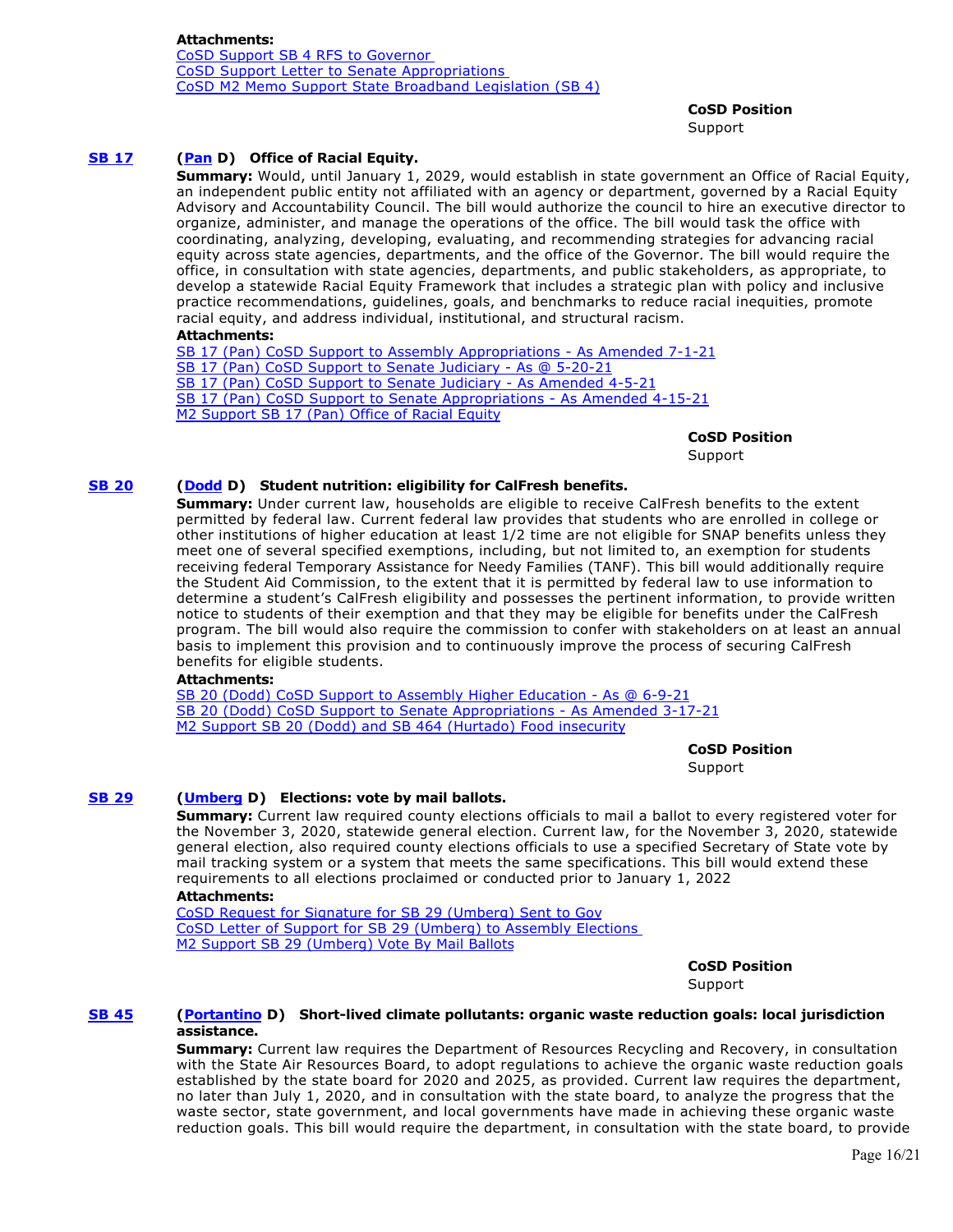assistance to local jurisdictions, including, but not limited to, any funding appropriated by the Legislature in the annual Budget Act, for purposes of assisting local agencies to comply with these provisions, including any regulations adopted by the department.

#### **Attachments:**

[CoSD Support Letter to Senate Appropriations](https://ctweb.capitoltrack.com/public/publishviewdoc.ashx?di=DUKFf9MC%2FfPnyojaKU549HdqGrHw%2FA9A2LLQiS7%2Fiyo%3D)  [CoSD M2 Memo Support State Resource and Resiliency Bonds \(SB 45\)](https://ctweb.capitoltrack.com/public/publishviewdoc.ashx?di=DUKFf9MC%2FfPnyojaKU549I8PmJMzbejySlDyT4ggvwE%3D)

> **CoSD Position**  Support

# **[SB 56](https://ctweb.capitoltrack.com/public/publishbillinfo.aspx?bi=F%2Fw0B%2BvarBChE%2FuacfRDXLLVpzRzRQiPvBuQ1vI5chs8X%2FXja8fS5prvvLURNkkD) [\(Durazo](http://sd24.senate.ca.gov/) D) Medi-Cal: eligibility.**

**Summary:** Current law provides that Medi-Cal benefits for individuals who are 65 years of age or older, and who do not have satisfactory immigration statuses or are unable to establish satisfactory immigration statuses, will be prioritized in the Budget Act for the upcoming fiscal year if the Department of Finance projects a positive ending balance in the Special Fund for Economic Uncertainties for the upcoming fiscal year and each of the ensuing 3 fiscal years that exceeds the cost of providing those individuals with full-scope Medi-Cal benefits. This bill would, subject to an appropriation by the Legislature, and effective July 1, 2022, extend eligibility for full-scope Medi-Cal benefits to individuals who are 60 years of age or older, and who are otherwise eligible for those benefits but for their immigration status.

#### **Attachments:**

[SB 56 \(Durazo\) CoSD Support to Assembly Health - As Amended 6-14-21](https://ctweb.capitoltrack.com/public/publishviewdoc.ashx?di=2NyfttqiisahzR9Ot9CdTsc%2BFYw6YevIGZ2AIFt8ZUc%3D) [SB 56 \(Durazo\) CoSD Support to Senate Health - As Amended 5-25-21](https://ctweb.capitoltrack.com/public/publishviewdoc.ashx?di=8C4wTfEfpr41ThHGwF0DjHjAlMNnTTJd0wrANrg2SIE%3D) [SB 56 \(Durazo\) CoSD Support to Senate Appropriations - As Amended 3-1-21](https://ctweb.capitoltrack.com/public/publishviewdoc.ashx?di=fn5GsbNs8w8RNEa10z2ZS7sKuszsY9yvI5VCzsJMJ3A%3D) [M2 Support SB 56 \(Durazo\) Medi-Cal eligibility](https://ctweb.capitoltrack.com/public/publishviewdoc.ashx?di=WR%2FNXaYDm6sL%2BzF6U5xvm%2Buu%2B1G8Bmf6L%2Fd%2FgWCxL2Y%3D)

> **CoSD Position**  Support

#### **[SB 343](https://ctweb.capitoltrack.com/public/publishbillinfo.aspx?bi=TZJolugGlY2JDZ4SJV0J0cElBIqty1icED%2BsvQ0Tn26kh8Eexnv2urwGD01JxdIz) [\(Allen](http://sd26.senate.ca.gov/) D) Environmental advertising: recycling symbol: recyclability: products and packaging.**

**Summary:** Current law declares that it is the public policy of the state that environmental marketing claims, whether explicit or implied, should be substantiated by competent and reliable evidence to prevent deceiving or misleading consumers about the environmental impact of plastic products and that, for consumers to have accurate and useful information about the environmental impact of plastic products, environmental marketing claims should adhere to uniform and recognized standards. This bill would further declare that it is the public policy of the state that claims related to the recyclability of a product or packaging be truthful and that consumers deserve accurate and useful information related to how to properly handle the end of life of a product or packaging.

# **Attachments:**

[CoSD Support SB 343 RFS to Governor](https://ctweb.capitoltrack.com/public/publishviewdoc.ashx?di=s3MhtDglwA4W%2B%2FlyPbQfpBvTB0Xr7McudFVm9KL7t2c%3D)  [CoSD Support Letter SB 343 Asm. Approps](https://ctweb.capitoltrack.com/public/publishviewdoc.ashx?di=4ikkL7cb1GZZ5mmQoRd5ZV0SS5lx3nOZ7APpbCPXm8o%3D)  [CoSD Support Letter SB 343 Sen. Approps](https://ctweb.capitoltrack.com/public/publishviewdoc.ashx?di=DuYn0ec7qY7E4xpVF9saOWmnh5ddfCrMB5SglxH1RKE%3D)  [CoSD M2 Support Plastic Waste Reduction Legislation](https://ctweb.capitoltrack.com/public/publishviewdoc.ashx?di=Fk5GURxMaDKHM0RVSv5UBRSXAlM0cmN7PocVoKSUnXw%3D)

**CoSD Position** 

Support

# **[SB 464](https://ctweb.capitoltrack.com/public/publishbillinfo.aspx?bi=K7qsWSEsJ%2FGSIbM%2FRNOoaLw8JDwGjRSKplSjRy29iB4wXNjHfTMsjxQdgwAsOd36) [\(Hurtado](https://sd14.senate.ca.gov/) D) California Food Assistance Program: eligibility and benefits.**

**Summary:** Current law requires the State Department of Social Services to establish a food assistance program, known as the California Food Assistance Program (CFAP), to provide assistance to a noncitizen of the United States if the person's immigration status meets the eligibility criteria of SNAP in effect on August 21, 1996, but the person is not eligible for SNAP benefits solely due to their immigration status, as specified. Current law also makes eligible for the program an applicant who is otherwise eligible for the program, but who entered the United States on or after August 22, 1996, if the applicant is sponsored and the applicant meets one of a list of criteria, including that the applicant, after entry into the United States, is a victim of the sponsor or the spouse of the sponsor if the spouse is living with the sponsor. bill instead would require the department to use state funds appropriated for CFAP to provide nutritional benefits to households that are ineligible for CalFresh benefits solely due to their immigration status. The bill would eliminate the distinctions based on when the noncitizen applicant entered the country and would eliminate the sponsorship and other listed criteria requirements for eligibility on a noncitizen who entered the country on or after August 22, 1996.

# **Attachments:**

[SB 464 \(Hurtado\) CoSD Support to Senate Human Services - As @ 5-20-21](https://ctweb.capitoltrack.com/public/publishviewdoc.ashx?di=KfyU%2BZjc29ACcnpfAHl5HeNlrDKhTZG59gwWhQBlIYE%3D) [SB 464 \(Hurtado\) CoSD Support to Senate Appropriations - As Amended 3-17-21](https://ctweb.capitoltrack.com/public/publishviewdoc.ashx?di=fn5GsbNs8w8RNEa10z2ZS0LU0LZeObDZEGi8IplY9Rk%3D) [M2 Support SB 20 \(Dodd\) and SB 464 \(Hurtado\) Food insecurity](https://ctweb.capitoltrack.com/public/publishviewdoc.ashx?di=gIprrEQIz7XXb3aQylWEgYjQly54siZEwZOR2WdMArU%3D)

**CoSD Position** 

Support

# **[SB 612](https://ctweb.capitoltrack.com/public/publishbillinfo.aspx?bi=0G6qS%2BNmEoUm%2FaeR54UiYtrwaNyIP6TU8LSKcgEAD6YSpcqLJbhA4sqOW6wpNKqm) [\(Portantino](http://sd25.senate.ca.gov/) D) School safety plans.**

**Summary:** Current law provides that school districts and county offices of education are responsible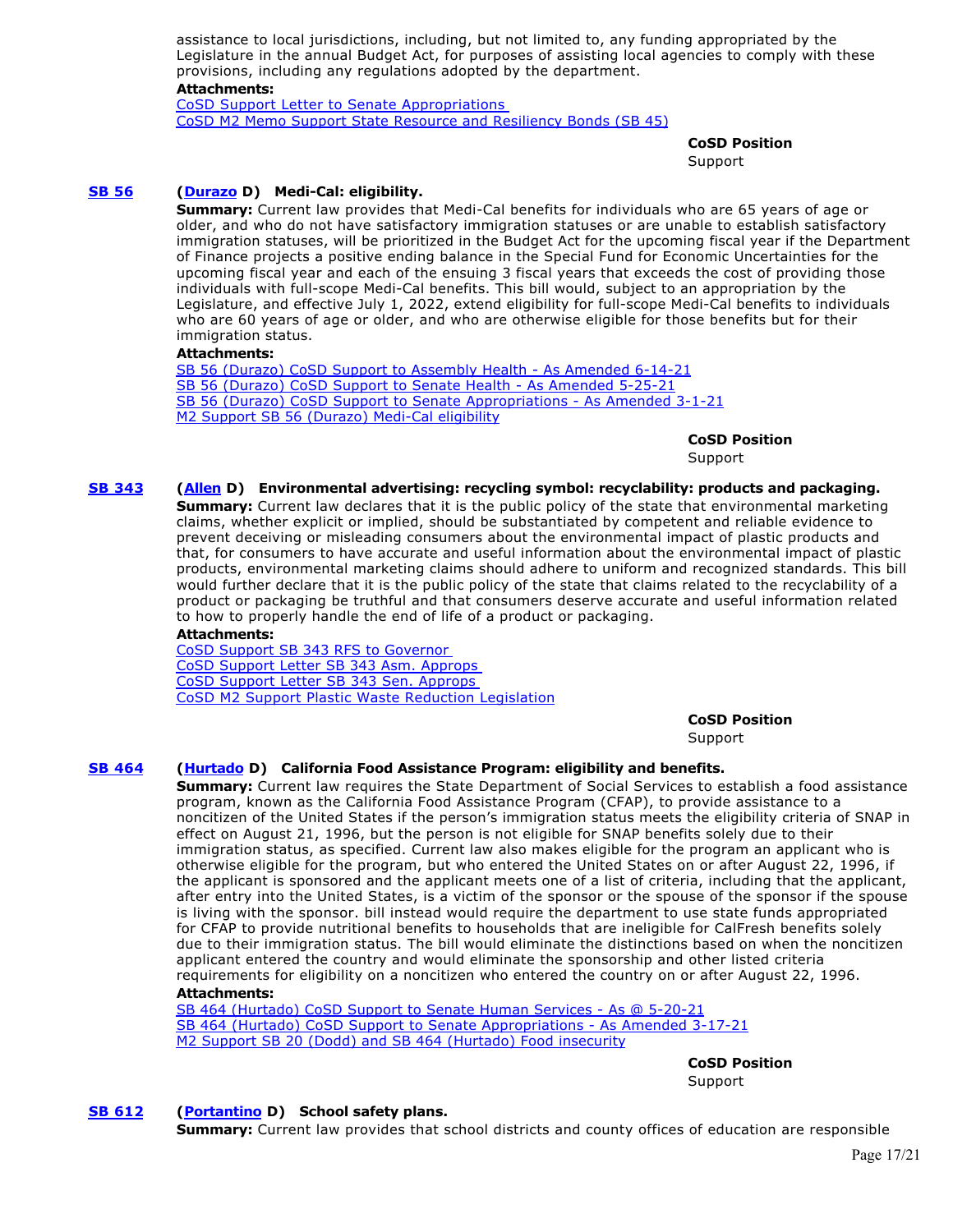for the overall development of a comprehensive school safety plan for each of its schools, as provided. Current law requires the schoolsite council of a school, except as provided for a small school district, to write and develop the comprehensive school safety plan relevant to the needs and resources of that particular school. Existing law requires this comprehensive school safety plan to include specified information. This bill would additionally require the comprehensive school safety plan to identify any areas of the school property that could be easily accessed by members of the public, as specified. **Attachments:**

[CoSD Support SB 612 \(Portantino\) Sent to Assembly EUC](https://ctweb.capitoltrack.com/public/publishviewdoc.ashx?di=0CYIYT0OXTblAvkpBrM16tyNXBBJa%2B7pPnz%2FNOaTSr0%3D) [CoSD Support SB 612 \(Portantino\) Sent to Senate EUC](https://ctweb.capitoltrack.com/public/publishviewdoc.ashx?di=QI%2FTDFa8UhBSlTTp5ShUGrVyuTw75ndeET4dshnNLS8%3D)  [M2 Support SB 612 \(Portantino\) Sent to BOS](https://ctweb.capitoltrack.com/public/publishviewdoc.ashx?di=QI%2FTDFa8UhBSlTTp5ShUGjlbw5MFSzu9bYNvTEcoNTk%3D)

> **CoSD Position**  Support

# **[SB 841](https://ctweb.capitoltrack.com/public/publishbillinfo.aspx?bi=Xv%2BncB6qqAEB3xcVinJeCNah87Mtiy8nXd%2FA6MlKJKDf1D3jZvJq%2Fg3znul6NPZr) [\(Jones](https://jones.cssrc.us/) R) Sexually violent predators.**

**Summary:** Current law requires the State Department of State Hospitals to notify the sheriff or chief of police, or both, the district attorney, or the county's designated counsel, as specified, when the department makes a recommendation to the court for community outpatient treatment for a person committed as a sexually violent predator, or when a person who is committed as a sexually violent predator has petitioned a court for conditional release under supervision and treatment in the community pursuant to a conditional release program, or has petitioned a court for subsequent unconditional discharge, and a community placement is recommended or proposed. Existing law requires a sexually violent predator who is conditionally released to be placed in the county that was the person's county of domicile prior to the person's incarceration, unless extraordinary circumstances exist requiring placement outside the county, as specified. This act, the Sexually Violent Predator Accountability, Fairness, and Enforcement Act, would require the State Department of State Hospitals to take specified actions regarding the placement of sexually violent predators in communities, including notifying the county's executive officer of the placement location, as specified, and preparing an annual report on, among other things, the number and location of sexually violent predators under department supervision.

#### **Attachments:**

[SB 841 \(Jones\) CoSD Support to Senate Public Safety - As amended 3-21-22](https://ctweb.capitoltrack.com/public/publishviewdoc.ashx?di=%2FZo6xBrqs2OmN9yNB9LYUZHgzBXJF8N9pTQ5YIcgfnw%3D) [M2 Support SB 841 \(Jones\) Sexually Violent Predators](https://ctweb.capitoltrack.com/public/publishviewdoc.ashx?di=GOr7nt493lbY3ixeXM5BM0CwryV%2FiOaJ2zh4K13hq8g%3D) [M2 Support if Amended SB 841 \(Jones\) Sexually Violent Predators](https://ctweb.capitoltrack.com/public/publishviewdoc.ashx?di=IgDUgh7iwx%2Bc%2F1DWNOMxn7b7AnA3i6NGb90vCouhXK4%3D)

> **CoSD Position**  Support

# **[SB 861](https://ctweb.capitoltrack.com/public/publishbillinfo.aspx?bi=pcajx3%2FXtT9ajTQIHrEoAK5zbOWiJMJ%2BBSv9vFtjb4Td06K28jD%2Bj0brxRH8jFJq) [\(Limón](http://sd19.senate.ca.gov/) D) Dementia Care Navigator Grant Pilot Program.**

**Summary:** Current law requires the California Department of Aging to administer and implement the Aging and Disability Resource Connection program, in collaboration with the Department of Rehabilitation and the State Department of Health Care services. This bill would establish the Dementia Care Navigator Grant Pilot Program, to be administered by the California Department of Aging, in partnership with organizations with expertise using community health workers, promotores, and health navigators. The bill would provide that the purpose of the pilot program is to incentivize organizations that provide services to local communities to provide dementia care navigation training services, as defined. The bill would authorize organizations with expertise using community health workers, promotores, and health navigators to apply for a grant. The bill would require the department to award grants on a competitive basis. The bill would require an organization that receives a grant pursuant to these provisions to provide to the department an annual report on the services provided on or before December 31 of the year the grant is received, as specified. The bill would make those provisions inoperative on July 1, 2027.

#### **Attachments:**

[SB 861 \(Limon\) CoSD Support to Assembly Appropriations - As @ 6-23-22](https://ctweb.capitoltrack.com/public/publishviewdoc.ashx?di=9fKWZV5eDRzZ7dByKi%2BZO7Y0xHtHBePK4l1vweR10No%3D) [SB 861 \(Limon\) CoSD Support to Senate Human Services - As @ 5-19-22](https://ctweb.capitoltrack.com/public/publishviewdoc.ashx?di=Z%2FQKuW9cnmvOnA%2FxwHmI6cOTRHbdWfcuWDtLGzG4FgI%3D) [M2 Support AB 1618 \(Aguiar-Curry\) and SB 861 \(Limon\) Issues Affecting Older Adults](https://ctweb.capitoltrack.com/public/publishviewdoc.ashx?di=zL%2Fn%2BQ2FQmZFdaWfTjHIyk8iPzSXEWF2cMncizQTe8E%3D) [SB 861 \(Limon\) CoSD Support to Senate Human Services - As Introduced](https://ctweb.capitoltrack.com/public/publishviewdoc.ashx?di=zL%2Fn%2BQ2FQmZFdaWfTjHIyk7B1sX%2Fryw9qOB1GRxxlCM%3D)

> **CoSD Position**  Support

#### **[SB 872](https://ctweb.capitoltrack.com/public/publishbillinfo.aspx?bi=gWJ87ytaMo6EAe7PxRZCjiYmAQDjhy85yYahEO%2BRcgLaF7an%2F%2BC%2BvQyQFrAk4MGU) [\(Dodd](http://sd03.senate.ca.gov/) D) Pharmacies: mobile units.**

**Summary:** Would authorize a county, city and county, or special hospital authority, as defined, to operate a mobile unit as an extension of a pharmacy license held by the county, city and county, or special hospital authority to provide prescription medication within its jurisdiction to specified individuals, including those individuals without fixed addresses. The bill would authorize a mobile unit to dispense prescription medication pursuant to a valid prescription if the county, city and county, or special hospital authority meets prescribed requirements for licensure, staffing, and operations.

#### **Attachments:**

[SB 872 \(Dodd\) CoSD Support & Sponsor to Assembly Appropriations - As @ 6-15-22](https://ctweb.capitoltrack.com/public/publishviewdoc.ashx?di=ZppYl7SozKd6%2BtTAFkbXoW0XiDP4PSlswYrmsGXjyP0%3D) [SB 872 \(Dodd\) CoSD Support Sponsor to Senate BP - As Introduced](https://ctweb.capitoltrack.com/public/publishviewdoc.ashx?di=IgDUgh7iwx%2Bc%2F1DWNOMxn%2BT4cHRMaRqQHFA%2BC%2BztiUk%3D)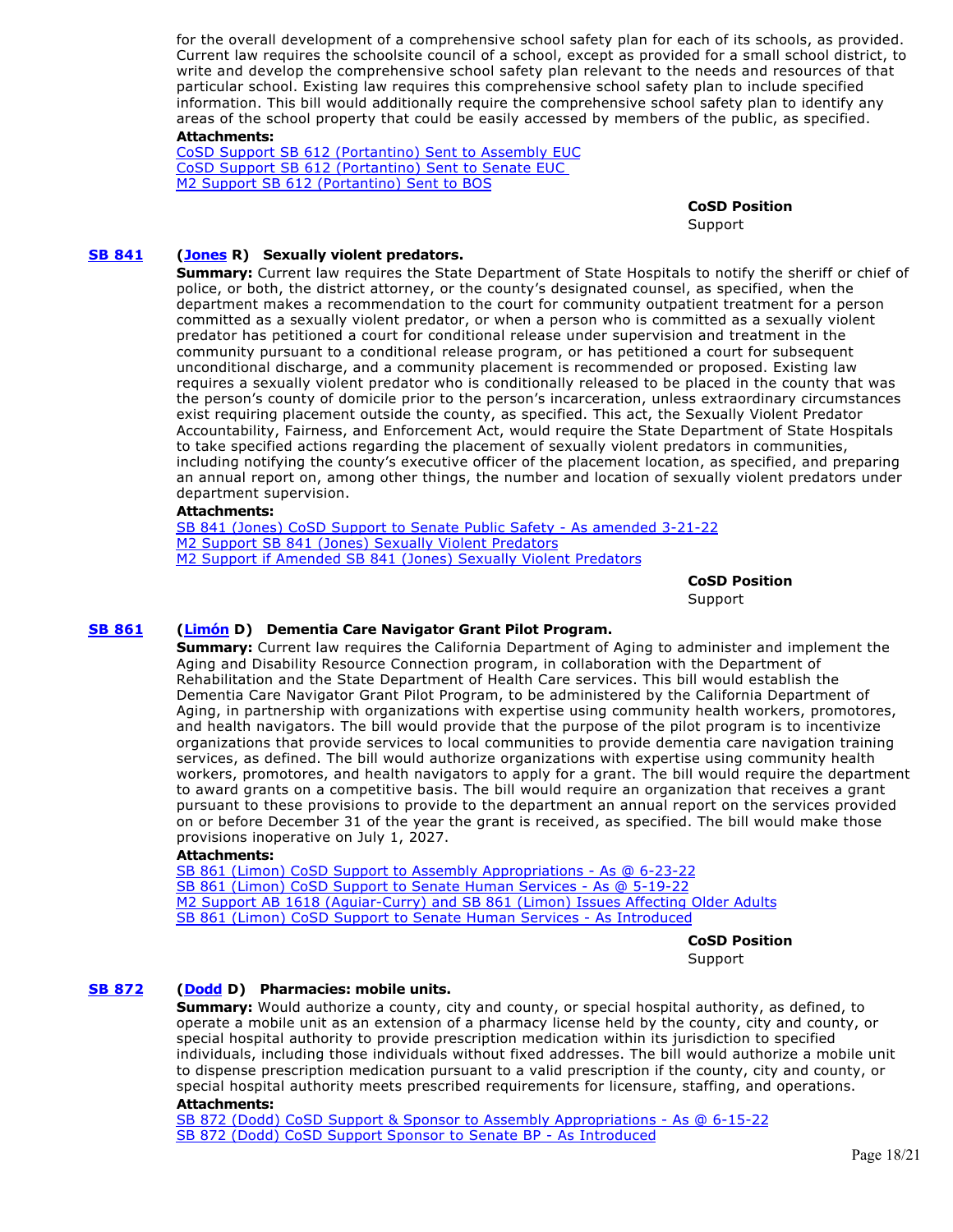**CoSD Position**  Sponsor/Support

#### **[SB 950](https://ctweb.capitoltrack.com/public/publishbillinfo.aspx?bi=fQ3LTbG%2BQx4YRTwJjFmqe44uUIJKSR%2BDBKZc%2B7UmuZn5fUvbl9b3IGonMo8Pg6US) [\(Archuleta](http://sd32.senate.ca.gov/) D) CalFresh: income eligibility: basic allowance for housing.**

**Summary:** Under current law, households are eligible to receive CalFresh benefits to the extent permitted by federal law. Current federal regulations require a household's income to be below a certain threshold in order to be eligible for CalFresh benefits. This bill would require the State Department of Social Services to submit a request to the United States Department of Agriculture, on or before December 31, 2023, to waive specified federal regulations in order to exclude the basic allowance for housing for a member of a uniformed service from countable income in the calculation of CalFresh eligibility and benefit level and would require the waiver to be implemented within 12 months of being approved.

#### **Attachments:**

[SB 950 \(Archuleta\) CoSD Support to Senate Appropriations - As @ 4-21-22](https://ctweb.capitoltrack.com/public/publishviewdoc.ashx?di=BpkCXDmbOA2WWkB%2BifGA55CDbADNHiyRhskq6RNHNKc%3D) [SB 950 \(Archuleta\) CoSD Support to Senate Human Services - As Introduced](https://ctweb.capitoltrack.com/public/publishviewdoc.ashx?di=gNcqoaPKVNh584PFFMymmwA6Ps2dv3OQ7sw3Wh%2F2IUU%3D) [M2 Support AB 1828 \(Archuleta\) and SB 950 \(Arambula\) CalFresh income eligibility basic allowance for](https://ctweb.capitoltrack.com/public/publishviewdoc.ashx?di=gNcqoaPKVNh584PFFMymm%2BmRkNr9g4RSW6pjSdfQt2E%3D) housing

#### **CoSD Position**

Support

#### **[SB 953](https://ctweb.capitoltrack.com/public/publishbillinfo.aspx?bi=GfN8W6Z6nMfqj7KlSpI1z6rl5%2BTznjCoqadptNMsj4ABjESfHl4j%2BRuUWDPjYfuK) [\(Min](https://sd37.senate.ca.gov/) D) Oil and gas leases: state waters: State Lands Commission.**

**Summary:** Current law confers the powers of the State Lands Commission as to leasing or granting of rights or privileges to lands owned by the state upon a local trustee of granted public trust lands to which those lands have been granted. Current law authorizes the commission to let leases for the extraction of oil and gas from coastal tidelands or submerged lands in state waters and beds of navigable rivers and lakes within the state in accordance with specified laws. Current law prohibits the commission or a local trustee, as defined, of granted public trust lands from entering into any new lease or other conveyance authorizing new construction of oil- and gas-related infrastructure upon tidelands and submerged lands within state waters associated with Pacific Outer Continental Shelf leases issued after January 1, 2018. This bill would require the commission to conduct an amortization study of the oil and gas leases in state waters for which it is the lessor in order to determine the market value of these leases and provide recommendations to phase out the production of oil and gas production, as provided. The bill would require the study to be completed on or before December 31, 2023, and posted on the commission's internet website.

#### **Attachments:**

[CoSD Support Letter SB 953 Senate Natural Resources](https://ctweb.capitoltrack.com/public/publishviewdoc.ashx?di=xZfixjgBivNaLkYn28n5eyKVY%2Bm9PvDPTmwKQmUtuSw%3D) [M2 Support SB 953 \(Min\)](https://ctweb.capitoltrack.com/public/publishviewdoc.ashx?di=4%2Fd1VarXdhZAhDXk%2BgGoHeE1FpCc3be0zbbnVn56w34%3D)

> **CoSD Position**  Support

# **[SB 1027](https://ctweb.capitoltrack.com/public/publishbillinfo.aspx?bi=t8H3MHlfEOcmQFva55XMv1IXeJyaEPBTB2SNWfjSOK1KnnBY8oPGfazsi4ujE0nU) [\(Atkins](http://sd39.senate.ca.gov/) D) San Diego River Conservancy.**

**Summary:** The San Diego River Conservancy Act provides that the San Diego River Conservancy has all rights and powers, expressed or implied, necessary to carry out the purposes of the act. The act limits the jurisdiction of the conservancy to the San Diego River area. This bill would modify the definition of the San Diego River area and would limit the jurisdiction of the conservancy to the San Diego River watershed. The bill would also revise the definition of a tribal nation under the act to mean a Kumeyaay Band that is a federally recognized tribe or a nonfederally recognized California Native American tribe, as specified.

#### **Attachments:**

[CoSD Support SB 1027 \(Atkins\) Senate Floor Alert](https://ctweb.capitoltrack.com/public/publishviewdoc.ashx?di=doiPWNstzzy1q30AbChmPuqoUTAqSSWgFJcsKPPgyrU%3D) [CoSD Support SB 1027 Letter to Senate Natural Resources Committee](https://ctweb.capitoltrack.com/public/publishviewdoc.ashx?di=z%2Fdhp8f%2FV%2FXIMFEta3Ot%2FRcoOJnIXLakEqaZMPrwB2w%3D) [M2 Support SB 1027 \(Atkins\) San Diego River Conservancy](https://ctweb.capitoltrack.com/public/publishviewdoc.ashx?di=z%2Fdhp8f%2FV%2FXIMFEta3Ot%2FQ4IP6G%2B%2Fqel2Y1OopNCxkM%3D)

> **CoSD Position**  Support

#### **[SB 1215](https://ctweb.capitoltrack.com/public/publishbillinfo.aspx?bi=tChN8ZZZQYi3tZsYgzyv0ASfBjiqihdttVaY08GpYqTU6dd0mxnmLeSYZIuC1AsQ) [\(Newman](https://sd29.senate.ca.gov/) D) Electronic Waste Recycling Act of 2003: covered battery-embedded products.**

**Summary:** (1)The Electronic Waste Recycling Act of 2003 (act) requires a retailer selling a covered electronic device in this state to collect from a consumer at the time of retail sale a covered electronic waste recycling fee, as specified. The act defines "covered electronic device" to mean a video display device containing a screen greater than 4 inches, measured diagonally, that is identified in the regulations adopted by the Department of Toxic Substances Control (DTSC), subject to certain exclusions. The act requires all fees collected pursuant to the act to be deposited in the Electronic Waste Recovery and Recycling Account, and outlines certain other requirements related to the establishment, adjustment, and administration of the fee. Moneys in the account are continuously appropriated for specified purposes, including, but not limited to, paying covered electronic waste recycling fee refunds and making electronic waste recovery and recycling payments. Moneys in the account may be expended, upon appropriation by the Legislature in the annual Budget Act, for other specified purposes, including the administration of the act by the Department of Resources Recycling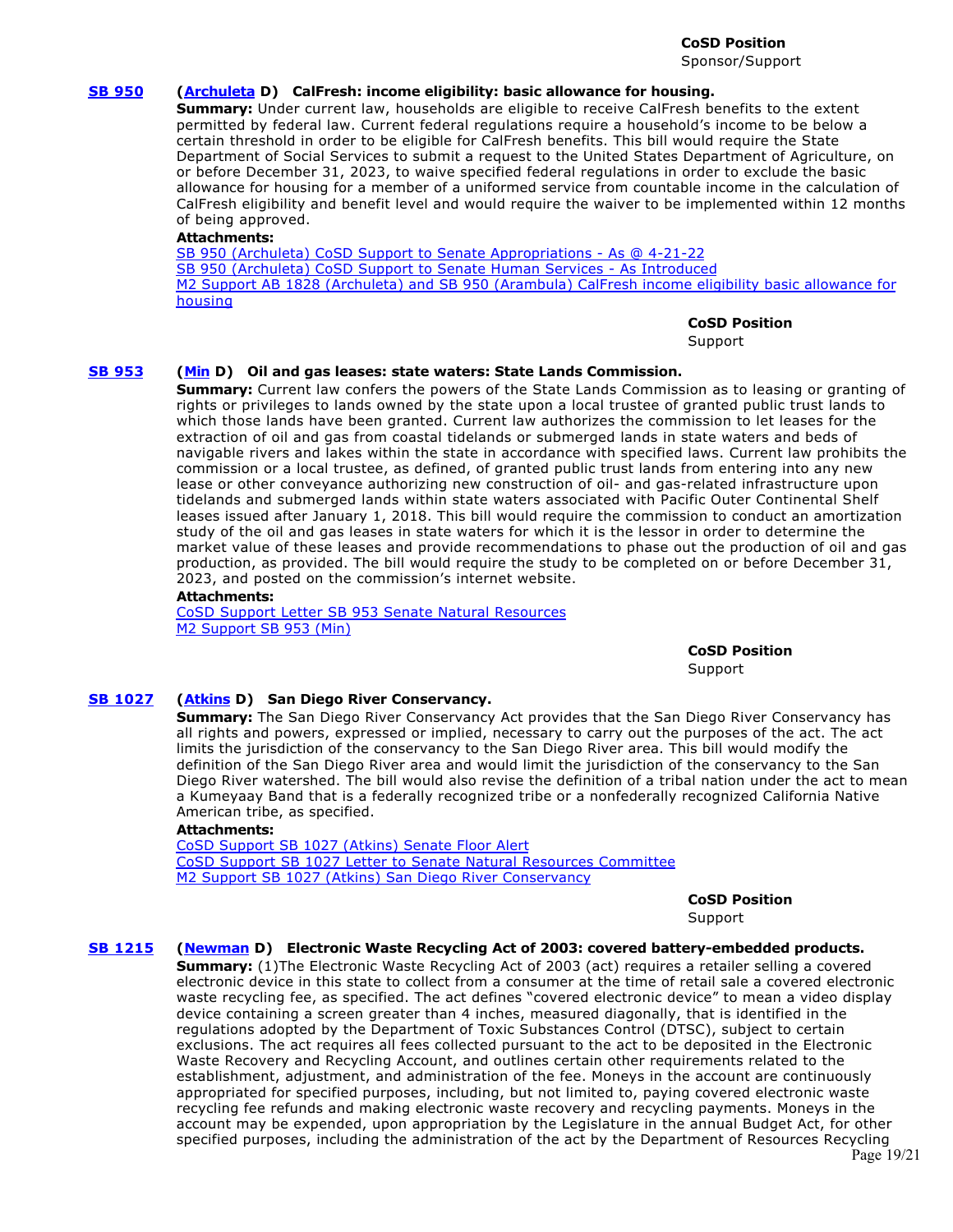and Recovery (CalRecycle) and DTSC and to provide funding to DTSC to implement and enforce the hazardous waste control laws as they relate to covered electronic devices. This bill would provide that no reimbursement is required by this act for specified reasons.

#### **Attachments:**

[CoSD Support SB 1215 \(Newman\) Senate Floor Alert](https://ctweb.capitoltrack.com/public/publishviewdoc.ashx?di=doiPWNstzzy1q30AbChmPmF2HoeW5pxBn8fBGdwvZWQ%3D) [CoSD Support Letter SB 1215 Senate Approps](https://ctweb.capitoltrack.com/public/publishviewdoc.ashx?di=QKICl6wirv2sEz2BIb4An3J%2FxGk6P7KAkkeYLjnKbJU%3D) [M2 Support AB 2440 & SB 1215 Responsible Battery Recycling Act of 2022](https://ctweb.capitoltrack.com/public/publishviewdoc.ashx?di=ProOyGINQ2SH33vnmXYZRHqDbn%2BYdHOWtFLDtr32DkE%3D)

# **CoSD Position**

**Support** 

# **[SB 1256](https://ctweb.capitoltrack.com/public/publishbillinfo.aspx?bi=P%2FW5WAMvnt7efgTSd5nm9gq3oN0EXmNflWAr2xg2Q5khgkanPjSXHiqLoXWPVk6O) [\(Wieckowski](http://sd10.senate.ca.gov/) D) Waste management: disposable propane cylinders.**

**Summary:** Would, on and after January 1, 2028, prohibit the sale of disposable propane cylinders, as defined, and would make the violation of this provision subject to specified civil penalties. The bill would authorize a city attorney or county counsel to impose these civil penalties, as provided. **Attachments:**

[SB 1256 \(Wieckowski\) CoSD Support to Assembly Judiciary - As @ 6-23-22](https://ctweb.capitoltrack.com/public/publishviewdoc.ashx?di=9fKWZV5eDRzZ7dByKi%2BZOweFeQjMFGDrmq%2Fz9kbgiJo%3D) [M2 Support SB 1256 \(Wieckowski\) Waste Management - Disposable Propane Cylinders](https://ctweb.capitoltrack.com/public/publishviewdoc.ashx?di=00nl8pGX4oCOpd3V6g4l5HEnKA1BH0i8%2FQeQtr5azA0%3D)

> **CoSD Position**  Support

# **[SB 1293](https://ctweb.capitoltrack.com/public/publishbillinfo.aspx?bi=83lxSTJz4PhT%2FqCvtNWmIlnEfcJFe9yOFy4%2Flg%2FqF7OukFrgVN5mJZEh7A5lSYMz) [\(Bradford](http://sd35.senate.ca.gov/) D) Income taxation: credits: cannabis: equity applicants and licensees.**

**Summary:** The Personal Income Tax Law and the Corporation Tax Law allow various credits against the taxes imposed by those laws. Current federal law imposes an income tax upon every corporation, except as specified, and prohibits the allowance of a deduction or credit for any amount paid or incurred during the taxable year in carrying on any trade or business consisting of trafficking in controlled substances, including cannabis. This bill, under both laws, for taxable years beginning on or after January 1, 2022, and before January 1, 2027, would allow a credit to a cannabis equity applicant or licensee who is eligible for a specified fee waiver and deferral program administered by the Department of Cannabis Control, in an amount equal to \$10,000.

#### **Attachments:**

[CoSD Support SB 1293 Letter to Assembly Revenue and Taxation Committee](https://ctweb.capitoltrack.com/public/publishviewdoc.ashx?di=%2Ba2r%2FRf9cYbbDbvihP%2FCBeL6kqjBO5X2uT3b6I1GzCw%3D) [M2 CoSD Support SB 1293 Cannabis Equity Tax Credit](https://ctweb.capitoltrack.com/public/publishviewdoc.ashx?di=%2Ba2r%2FRf9cYbbDbvihP%2FCBdNEOdMjEbtaEdTbG%2BcnpnE%3D)

> **CoSD Position**  Support

# **[SB 1327](https://ctweb.capitoltrack.com/public/publishbillinfo.aspx?bi=X7JsTsXgxO0vY2ZKll8fpqqPlWrdsqsV2Ghh0oK8iDeUX8XAKFnVnC8T36Nge39U) [\(Hertzberg](https://sd18.senate.ca.gov/) D) Firearms: private rights of action.**

**Summary:** Would create a private right of action for any person against any person who, within this state, (1) manufactures or causes to be manufactured, distributes, transports, or imports into the state, or causes to be distributed or transported or imported into the state, keeps for sale or offers or exposes for sale, or gives or lends any firearm lacking a serial number required by law, assault weapon, or .50 BMG rifle; (2) purchases, sells, offers to sell, or transfers ownership of any firearm precursor part that is not a federally regulated firearm precursor part; or (3) is a licensed firearms dealer and sells, supplies, delivers, or gives possession or control of a firearm to any person under 21 years of age, all subject to certain exceptions, as specified. The bill would make these provisions inoperative upon invalidation of a specified law in Texas, and would repeal its provisions on January 1 of the following year.

#### **Attachments:**

[SB 1327 \(Hertzberg\) CoSD Support to Assembly Judiciary - As @ 6-23-22](https://ctweb.capitoltrack.com/public/publishviewdoc.ashx?di=9fKWZV5eDRzZ7dByKi%2BZO7h5FKzUhVPDZTrzOM8XyEo%3D) [SB 1327 \(Hertzberg\) CoSD Support to Assembly Appropriations - As @ 6-15-22](https://ctweb.capitoltrack.com/public/publishviewdoc.ashx?di=ZppYl7SozKd6%2BtTAFkbXoR1q4BchQ%2B7W%2FRt1bZ11MDY%3D) [SB 1327 \(Hertzberg\) CoSD Support to Senate Appropriations - 4-7-22](https://ctweb.capitoltrack.com/public/publishviewdoc.ashx?di=dk2cOjgLcbW0twq%2Bh2dz51pUrS4IHSGJMLgGdOzX0AM%3D) [M2 Support State Gun Violence Legislation](https://ctweb.capitoltrack.com/public/publishviewdoc.ashx?di=dk2cOjgLcbW0twq%2Bh2dz5zdbi20Jh1YKZGL3E1hMhJI%3D)

**CoSD Position** 

Support

#### **[SB 1338](https://ctweb.capitoltrack.com/public/publishbillinfo.aspx?bi=BGuVabveIJEI4s4OuYDkaB4odQ9PJiOT%2BuB7xGLaTkEaJbE0q8%2F86pybJ6bg5dLa) [\(Umberg](https://sd34.senate.ca.gov/) D) Community Assistance, Recovery, and Empowerment (CARE) Court Program.**

**Summary:** Would enact the Community Assistance, Recovery, and Empowerment (CARE) Act, which would authorize specified persons to petition a civil court to create a voluntary CARE agreement or a court-ordered CARE plan and implement services, to be provided by county behavioral health agencies, to provide behavioral health care, including stabilization medication, housing, and other enumerated services to adults who are suffering from schizophrenia spectrum and psychotic disorders and who meet other specified criteria. The bill would specify the process by which the petition is filed and reviewed, including requiring the petition to be signed under penalty of perjury, and to contain specified information, including the facts that support the petitioner's assertion that the respondent meets the CARE criteria.

#### **Attachments:**

[SB 1338 \(Umberg\) CoSD Support to Assembly Judiciary - As @ 6-16-22](https://ctweb.capitoltrack.com/public/publishviewdoc.ashx?di=HvpOoixAxkZCpeMup4OGGT9uOAMT1ZrrbEnUzpXaLog%3D) [SB 1338 \(Umberg\) CoSD Support to Assembly Judiciary - As @ 5-19-22](https://ctweb.capitoltrack.com/public/publishviewdoc.ashx?di=it56qjknhDjyjtLzpVdflbk%2BvmpRtlENQdkRyd0VvUk%3D)